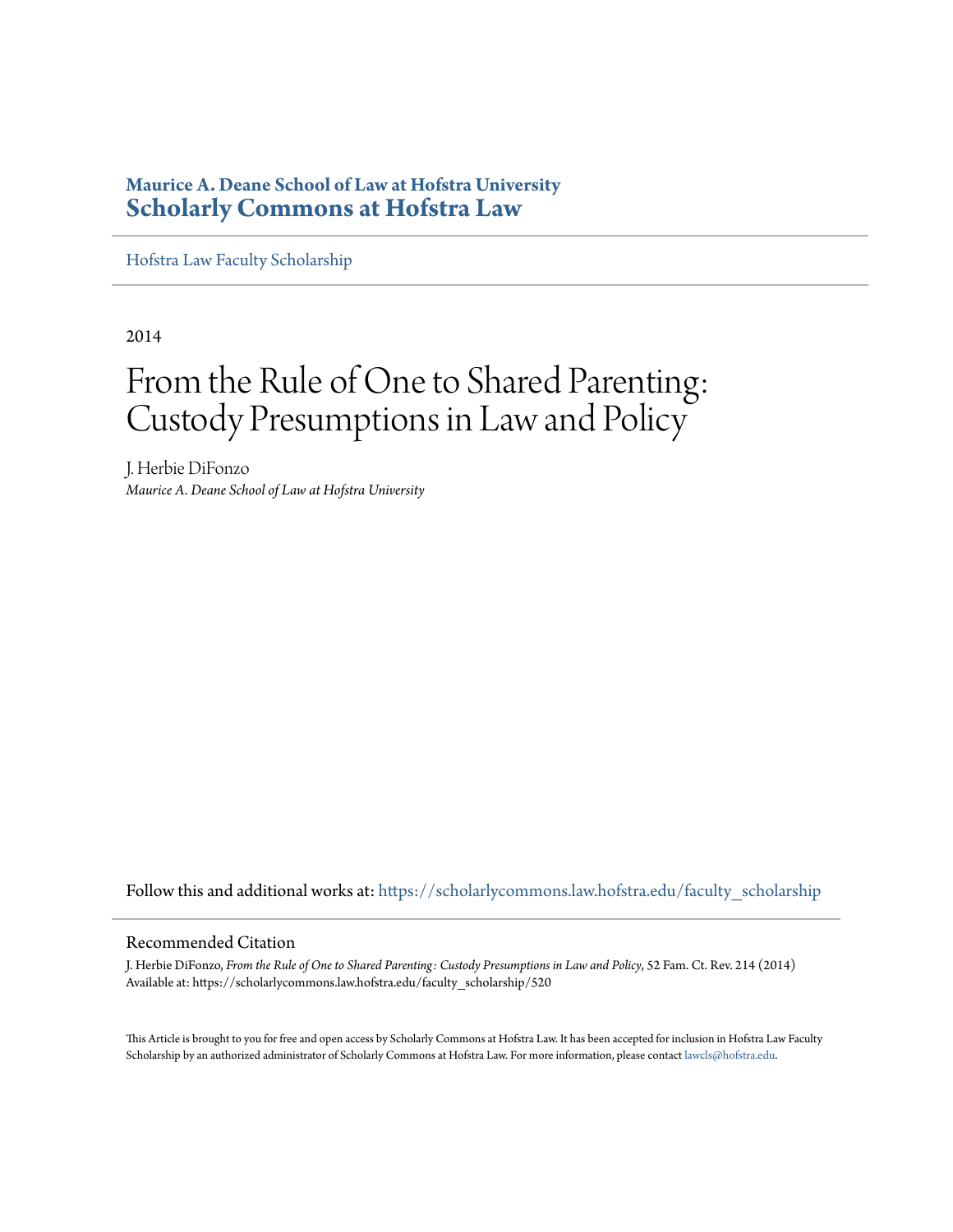# **FROM THE RULE OF ONE TO SHARED PARENTING: CUSTODY PRESUMPTIONS IN LAW AND POLICY**

J. Herbie DiFonzo $<sup>1</sup>$ </sup>

Child custody presumptions have formed part of Anglo-American law for centuries. Both the paternal preference rule at common law and the tender years doctrine that supplanted it in the nineteenth century signaled the law's conviction that custody was indivisible: after a marital breakup, children could be entrusted to only one parent, with the other an infrequent visitor. This "rule of one" began to weaken in the last third of the twentieth century, as the movement toward gender equality called attention to the importance of both parents in the care and nurturance of children and loosened the link between gender and parenting role. Left without a presumption to direct their custody deliberations, courts turned—often by legislative fiat—to the more inclusive but less definitive best interests standard. Although sole custody decrees were still the norm, some courts began to see in joint custody an opportunity for a child to continue a strong and meaningful relationship with both parents. Courts, legislatures, and commentators are changing the vocabulary of child custody to reflect the evolving reality of twenty-first century family life. Parental responsibilities after separation or divorce are increasingly referred to as "decision-making" instead of "legal custody" and as "parenting time" in lieu of "physical custody." Calls for a 50/50 joint parenting time/physical custody presumption have sparked controversy. In some states, legislation already aims to ensure frequent and continuing parent–child contact with no specific temporal sharing formula. But putting any of these presumptions into effect in light of the statutory "best interests" concerns make the court's task—absent parental agreement—extremely complex. The interplay of domestic violence and "friendly parent" provisions with joint custody presumptions pose another array of complicating factors. Context is critical in assessing these statutory choices, on which no consensus currently exists. The task now is to avoid using the hard edge of legal presumptions to undermine the lived experience of children, while at the same time circumventing the perils of unpredictable case-by-case determinations unguided by presumptions or preferences. The most promising efforts chart a third course: nudging separating and divorcing parents into a framework that encourages them to implement shared parenting. Shifting the parental focus from litigating custody to jointly crafting a parenting plan also may serve to alleviate the worst aspects of the trauma children often experience when their parents break up.

Key Points for the Family Court Community:

- Until recently, child custody presumptions adhered to a "rule of one": courts generally insisted that only one parent could properly be awarded child custody.
- Child custody law is moving toward a norm of shared parenting, with frequent and continuing contact provided for each parent.
- Legal terminology is also shifting to encourage collaborative parenting. "Decision-making" is replacing "legal custody," and "physical custody" is giving way to "parenting time."
- A legal presumption of joint custody may mean no more than a generalized shared parenting arrangement, but applying the emerging statutes and case law to award joint custody can involve a quite complex determination process.
- Shifting the parental focus from litigating custody to implementing a shared parenting plan may avoid the pitfalls of litigating under the "best interests" standard either with or without a legal presumption.

*Keywords: Child Custody*; *Decision Making*; *Parenting Plan*; *Parenting Time*; *Presumptions*; *and Shared Parenting*.

# **INTRODUCTION**

Presumptions have played a decisive role in child custody determinations. This article aims to place these presumptions in historical context as well as setting out their current scope and policy rationales, particularly in light of the current debate over joint custody presumptions and other

Correspondence: lawjhd@hofstra.edu

FAMILY COURT REVIEW, Vol. 52 No. 2, April 2014 213–239 © 2014 Association of Family and Conciliation Courts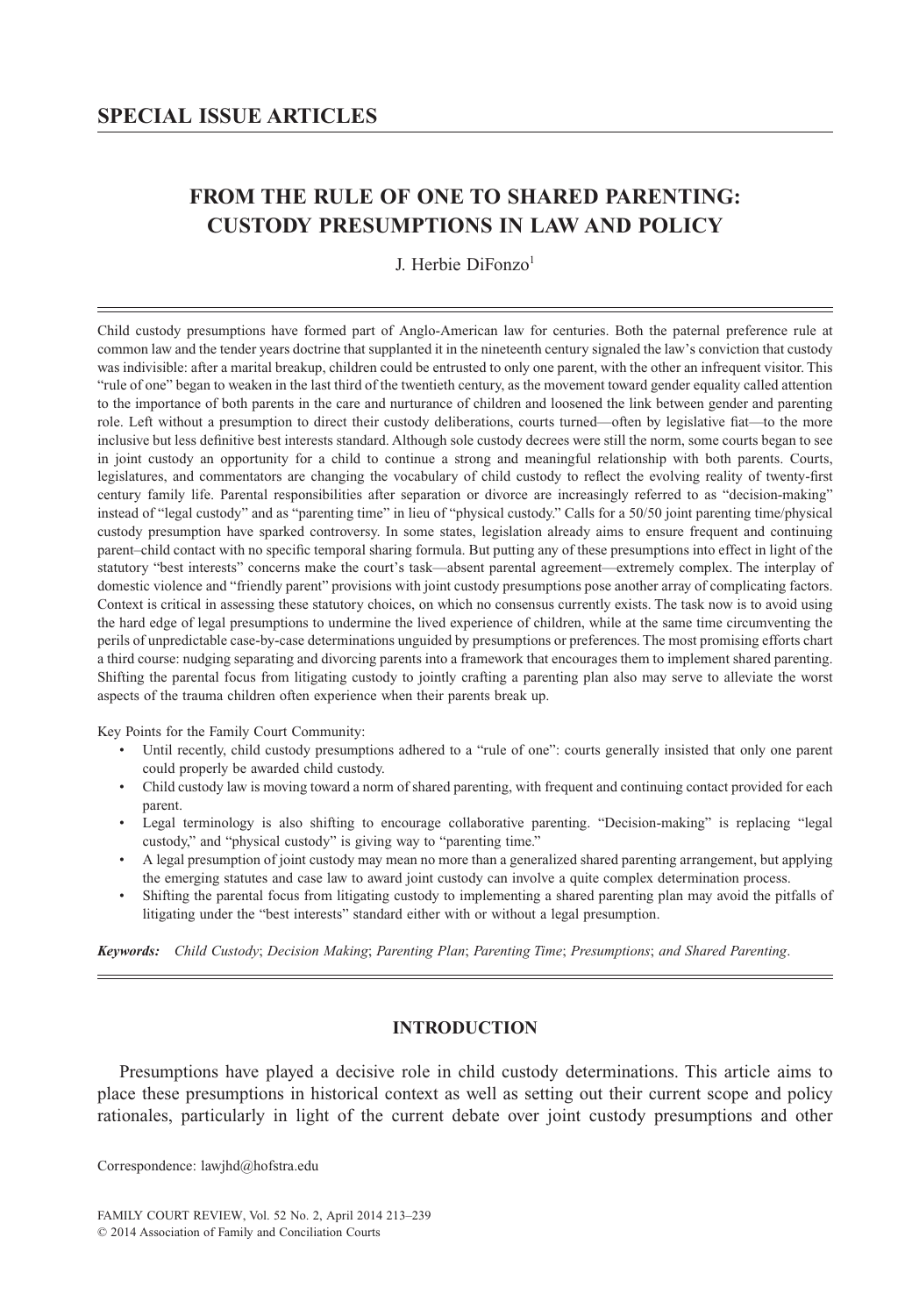proposals. This article is also intended to provide the historical and legal background for this Family Court Review Special Issue on the AFCC Think Tank Symposium on Closing the Gap: Research, Policy, Practice and Shared Parenting. Five years ago, two prominent scholars wrote about the many "paradigm shifts and pendulum swings" in child custody which had taken place in the preceding half-century.<sup>2</sup> Those turbulent twists have only increased in momentum in recent years, and this article modestly hopes to set the landscape for further discussion.

## **CHILD CUSTODY PRESUMPTIONS: AN HISTORICAL PRIMER**

At common law in matters of child custody, the English did much as the Romans did. Well into the late 18th century, ancient legal codes assured fathers of absolute dominion over children and property.<sup>3</sup> Courts dealing with marital dissolution were primarily concerned with the allocation of material goods, and child custody doctrines evolved as a subset of property rights.4 Colonial Americans adapted these traditions to include a *quid pro quo* between father and child.<sup>5</sup> The male parent retained a right to the physical custody, labor, and earnings of his children in exchange for the duty to support, educate, and train them to earn their own livelihoods. Since custody was originally incident to guardianship of lands, the father was seen as the natural guardian of the child. Thus, in virtually all cases, common law courts awarded sole custodial rights to the father, unless the court had determined the father to be an unfit parent. Colonial mothers, though deemed worthy of honor and deference, were not endowed with natural or legally enforceable parental rights and responsibilities.

Beginning in the late eighteenth century, English courts invoked the doctrine of *parens patriae* to sidestep paternal supremacy and further the welfare of children. Although a father's custodial right remained paramount, judges became more willing to balance a mother's childrearing capabilities against a father's superior economic and political standing. These equitable, less formalized familial notions took root in American courts, altering the concept of children as property and legitimating the parental role of women. While nineteenth-century American courts acknowledged the common law rule, they were confronted with two related cultural shifts: the industrial revolution's remaking men into marketplace wage earners and the emergence of a "separate sphere" for women as domestic caregivers.<sup>6</sup>

Mothers were seen as the instinctive custodians for both young children and those with disabilities. In following these dictates, courts crafted a "tender years" doctrine that allocated custody of young children to their mothers upon divorce or separation. A mother was "God's own institution for the rearing and upbringing of the child," and thus maternal custody placed "child culture in the hands of an expert."7 The nineteenth-century cult of domesticity extolled wifely virtues and elevated mother love to near-mythic heights. In the courts, paternal supremacy gave way to an almost reflexive and routine application of the tender years doctrine. Progressive Era legislation fortified the role of the state as *parens patriae*, increasing the power of judges to evaluate parental fitness, and thereby further undercutting absolute male authority within the household.

It took a social revolution to unseat the tender years doctrine and replace it with gender-neutral custody standards. Mounting divorce rates in the 1960s and ensuing decades provoked a lively debate about custody issues and parental roles. The movement for gender equality, along with the rise of father's rights groups, called attention to the importance of both parents in the care and nurturance of children, as well as a loosening of the link between gender and parental role. $8$  Meanwhile, the demise of the tender years doctrine left courts without a presumption to direct their custody deliberations. In lieu of gender-based theories, judges substituted the more inclusive but less definitive best interests standard. Unwittingly, courts succeeded in burdening themselves with case-by-case custody determinations, often involving a battle of experts, in lengthy and hotly contested custody litigation. What is more, the best interests standard seemed to many to engender a risk of excessive judicial discretion as well as a threat of inconsistency and subjectivity on the part of judges.

Courts in the 1970s began to realize that "the assumption a mother keeps the home, performs household duties, and will have more time to devote to the children and their welfare" was simply not true for many mothers.<sup>9</sup> Gendered doctrines also yielded in the face of an emerging belief that "what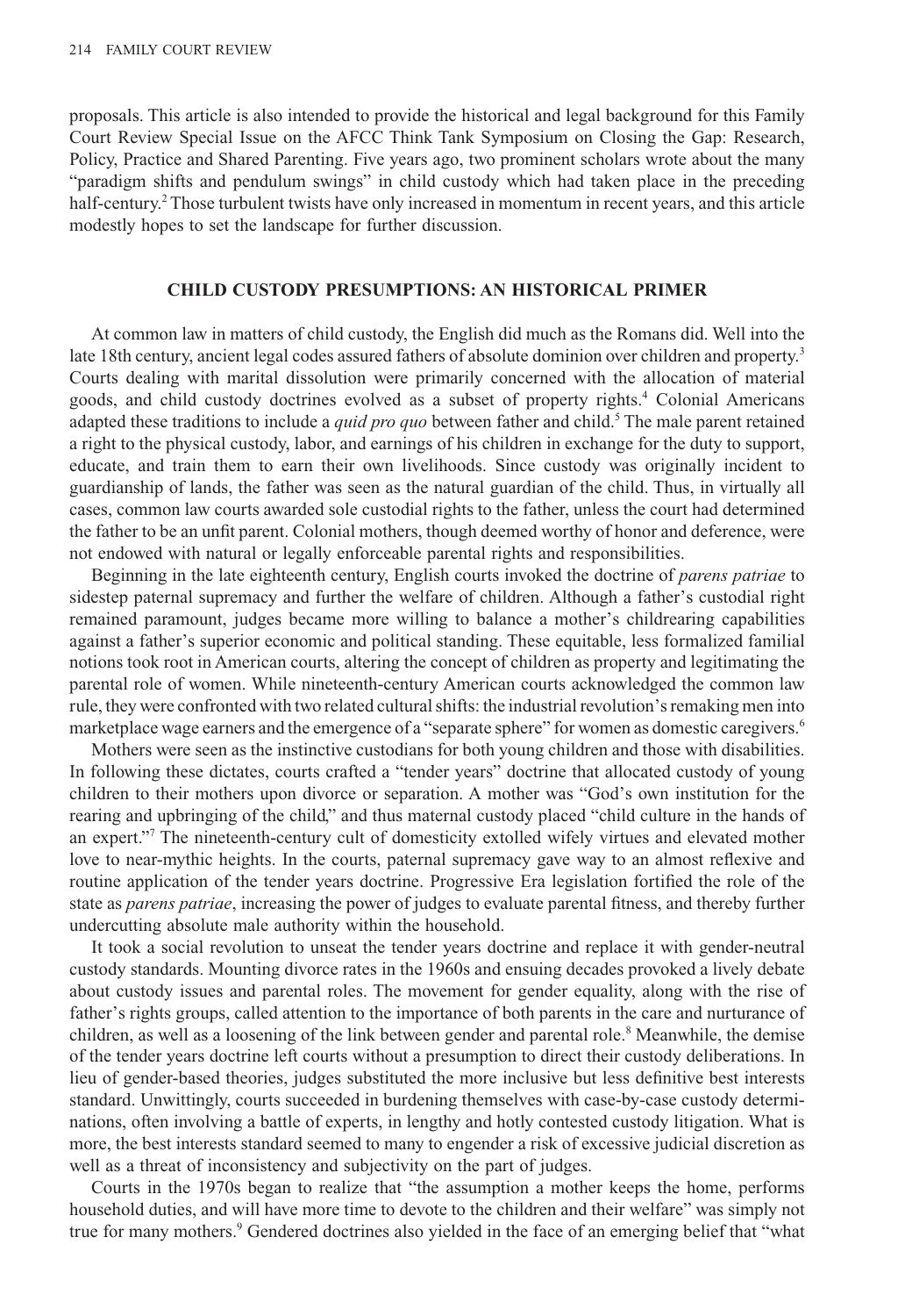a child needs is not a mother, but someone who can provide 'mothering.' "10 Despite the nearly universal abolition of a formal tender years presumption, however, "some judges [retain] a tendency to prefer that custody of young children be placed in the mother."11 Even courts articulating the best interests standard often hewed to the unwritten presumption "that the interests of children of tender years will be best served when they are in the custody of their mother."12 A relic of the common law, it seems that the tender years doctrine is forgotten but not gone.

To varying degrees, states continue to weigh the primary caretaker's role in child rearing as a factor in making custody determinations. Some states have a presumption in favor of the "primary caretaker,"<sup>13</sup> while others have eliminated it.<sup>14</sup> The primary caretaker presumption, while gender-neutral on its face, is broadly seen as achieving the same maternal preference results as the tender years doctrine.15 In many states, identifying the child's primary caregiver is a factor in the court's custody determination, but it is not entitled to presumptive weight.<sup>16</sup>

## **FROM THE RULE OF ONE TO THE SHARING OF CUSTODY**

Both the paternal preference rule at common law and the tender years doctrine that supplanted it in the  $19<sup>th</sup>$  century signaled the law's conviction that custody was indivisible: after a marital breakup, children could properly be raised by only one parent, with the other parent entitled only to visitation. Illustrating this rule of one is a 1913 Arizona custody statute providing that "other things being equal, if the child is of tender years, it shall be given to the mother. If the child is of an age requiring education and preparation for labor or business, then to the father."17 Except in extreme cases, these legal conventions also avoided judicial evaluation of the welfare of the children whose custody was being determined. Unless the child would be placed in serious jeopardy through an award of custody to the legally favored parent, the paradigmatic custody rules at play until the late  $20<sup>th</sup>$  century allowed the courts to determine the result relatively easily by reference to broad legal norms. As the Alabama Supreme Court observed, courts throughout the country traveled "full circle in resolving the difficult questions surrounding child custody. At common law, courts spoke of the natural rights of the father. Now they speak of the instinctive role of the mother."18 In either case, the best interests of the child were assumed, not investigated.

Until the 1970s, courts regularly refused to order the sharing of custody between divorcing parents. As the Maryland Court of Appeals noted in 1934, the traditional objection to joint custody was that it "divided the control of the child, which is to be avoided, whenever possible, as an evil fruitful in the destruction of discipline, in the creation of distrust, and in the production of mental distress in the child."19 The dominant view was that a child needed the stability of a single home run by only one parent, and that shifting the child from parent to parent would result in "a permanent injury to the child" by "constantly remind[ing him] that he is the center of a parental quarrel," and would not be "conducive to good citizenship."<sup>20</sup> Joint custody arrangements were nearly incomprehensible to most courts: "it is hardly possible for a child to grow up and live a normal, happy life under such circumstances."21

The greater social and legal acceptance of joint custody in the 1970s came about when "parents began assuming more equal parenting responsibilities and [because] it served to avoid the 'win-lose' mentality of child custody disputes."<sup>22</sup> In 1975, only North Carolina had a statute allowing for joint custody.23 Within a decade, thirty states had adopted similar laws.24 At the same time, courts in greater numbers began authorizing joint custody even without express statutory mandate, in light of the "[s]ignificant societal changes" in late twentieth-century America.25 These courts saw in joint custody an opportunity for a child to continue a strong and meaningful relationship with both parents, avoiding the treatment of one parent as merely a "visitor" to the child and possibly alleviating the trauma the child experienced in the marital dissolution.

In the 1980s, the drive for gender equality in child custody practices dovetailed with efforts to mitigate the adversarial nature of divorce and family law proceedings. California, already a leader in promoting no-fault divorce and conciliation in domestic disputes, became the first state to legislate a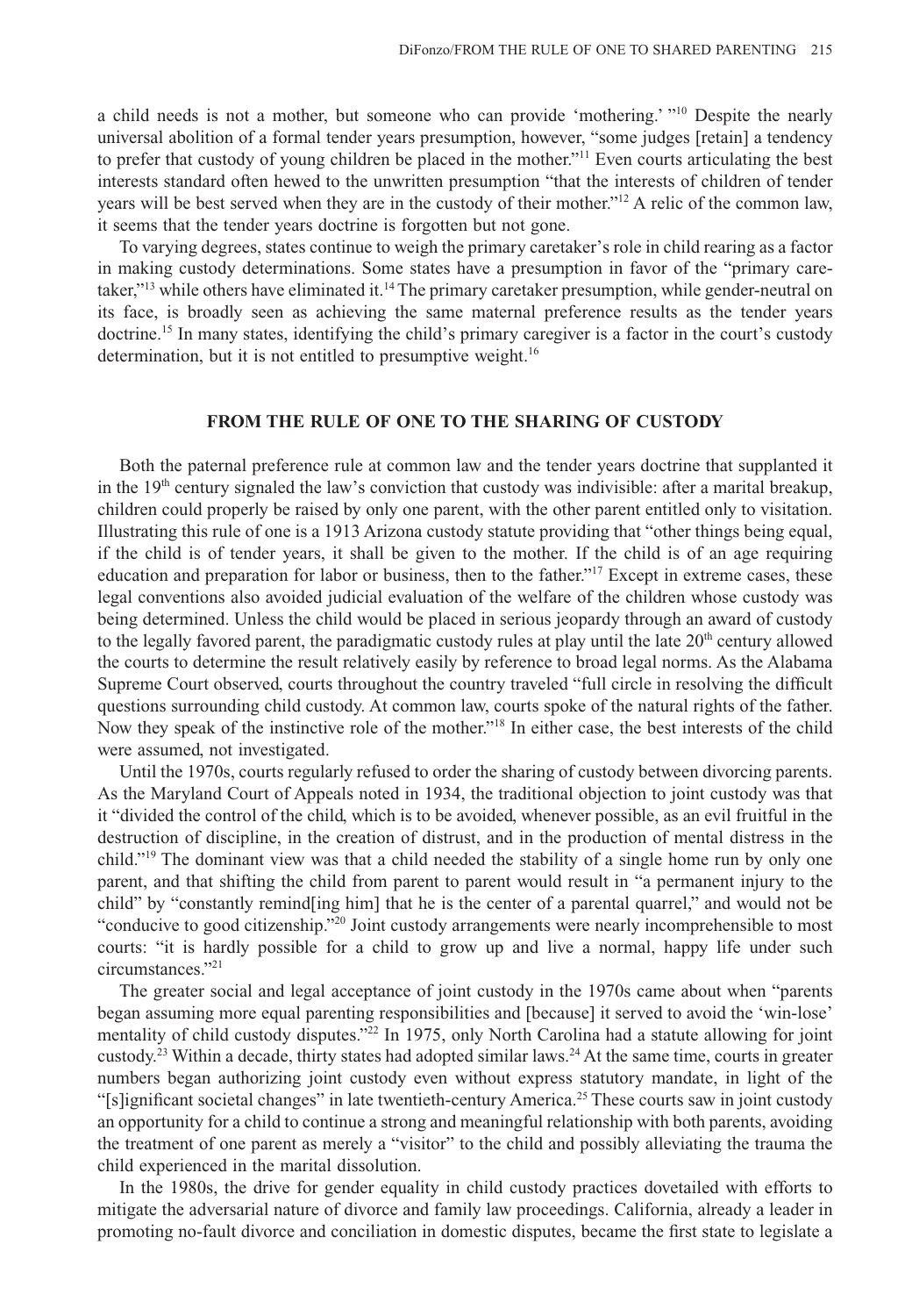preference for joint legal and physical custody. By 2013, thirty-six states have authorized joint custody, either by presumption, preference, or by adopting statutory language in support of cooperative parenting.<sup>26</sup> The terminology of custody law changed to incorporate notions of "shared parenting" and "parenting plans" in place of the more rigid and proprietary "custody" and "visitation." As a matter of public policy, the phrase "frequent and continuing contact with both parents" appears in most state statutes with nearly mechanical regularity.

The risk inherent in a joint custodial arrangement is the creation of "confusion and instability for children at the very time they need a sense of certainty and finality in their lives," particularly if the parents are not committed to the substantial collaboration and communication required for the success of joint custody.<sup>27</sup> Most courts and commentators agree with the oft-quoted dictum of the New York Court of Appeals that "joint custody is encouraged primarily as a voluntary alternative for relatively stable, amicable parents behaving in mature civilized fashion," while "[a]s a court-ordered arrangement imposed upon already embattled and embittered parents, accusing one another of serious vices and wrongs, it can only enhance familial chaos."28

In the frequent situation in which both parents are employed, joint custody can facilitate a more equitable sharing of the responsibilities of child rearing. But while the gender divide has narrowed in recent decades, it remains stubbornly real. A 2013 Pew Research Center study reports that "the time mothers spend on housework and child care is still about twice that of fathers."<sup>29</sup> Paid work, child care, and housework are not evenly distributed:

Overall, fathers spend significantly more hours each week in paid work than do mothers (40 hours vs. 23 hours, on average), while mothers' time in unpaid work (child care and housework) is much longer than that of fathers  $(31$  hours per week vs. 17 hours).<sup>30</sup>

Depending on the family's circumstances, employment of both parents outside the home can make shared parenting after separation either a curse or a blessing.

# **JOINT CUSTODY PRESUMPTIONS AND PREFERENCES TODAY**

As the Think Tank Final Report notes, "[t]he most significant trend in contemporary child custody law is toward greater active involvement by both parents in continued child rearing after separation."<sup>31</sup> This area is abuzz with legislative activity. Child custody statutes are frequently amended and bills regularly introduced calling for more changes. As one Canadian commentator noted, "[f]ollowing what has become an international common law trend identified in Australia, the United Kingdom, and the United States, Canadian custody and access decision making has become increasingly focused on maintaining parent/child access."<sup>32</sup> New Zealand law has a similar focus.<sup>33</sup>

The applicability, appropriateness, and even the definition of joint custody are in a state of fluctuation. The term itself is often used rather loosely and confusingly in both popular journals and professional publications, including statutes and judicial opinions throughout the United States, the United Kingdom, Australia, Canada, and New Zealand. As the Maryland Court of Appeals once complained, "[t]he inability of courts and commentators to agree on what is meant by the term 'joint custody' makes difficult the task of distilling principles and guidelines from a rapidly growing body of literature and case law. What one writer sees as an amorphous concept another sees as a structured legal arrangement."34

#### **(A) THE CHILD CUSTODY CONTINUUM**

In all states and many countries, the child's best interest is the paramount consideration in a custody determination.35 Nearly every state has established guidelines for determining the best interest of the child. Most have a fairly comprehensive set of statutory factors.<sup>36</sup> In some states, case law has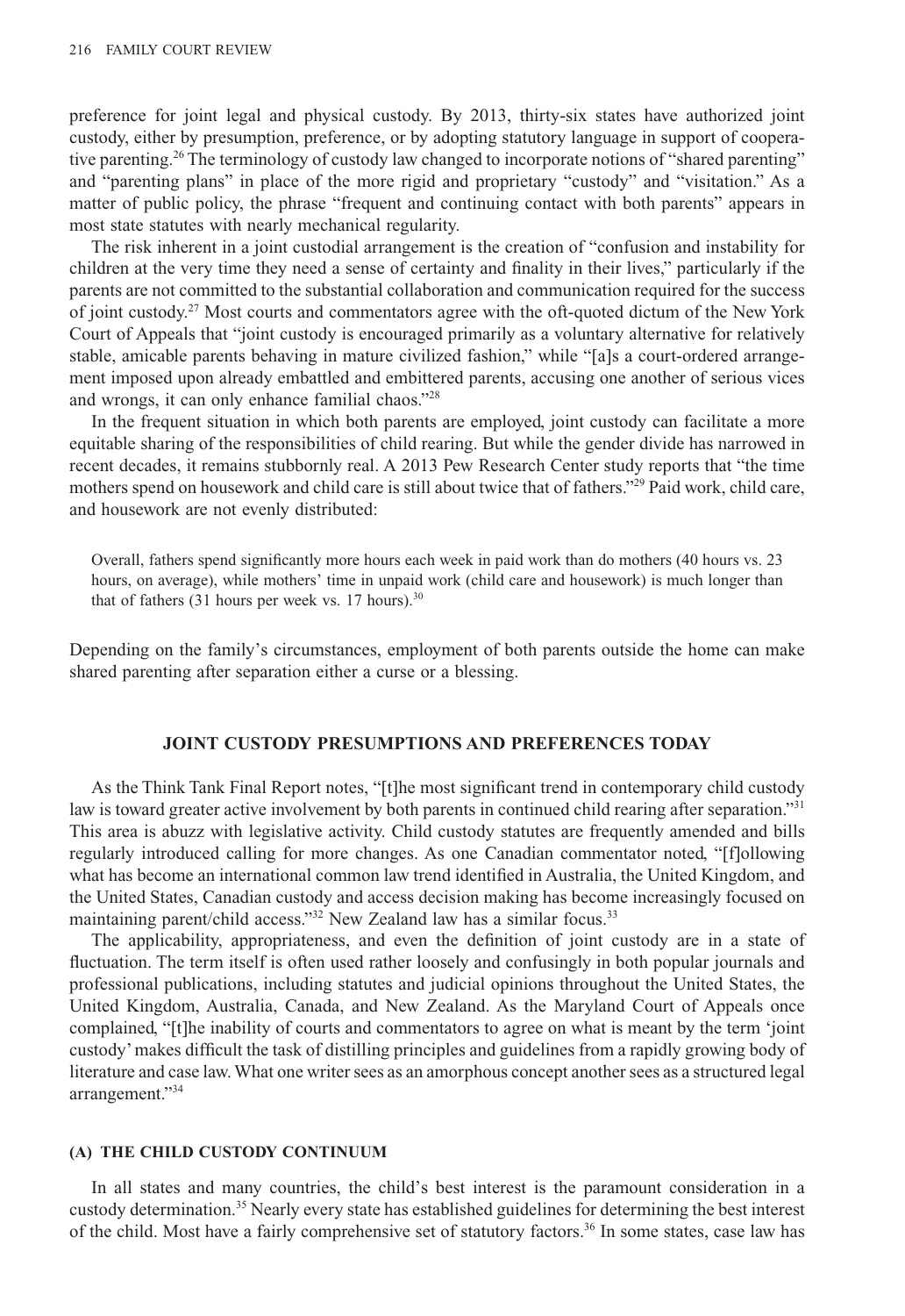substantially expanded the general directions provided by the legislature.<sup>37</sup> But there is no consensus as to the exact relationship between a determination regarding the best interests of the child and the ultimate determination regarding joint custody. In other words, there is no clear way to assign weight or value to individual best interest factors in an effort to calculate whether an award of joint custody will be assigned. As the Practice Commentaries to New York's custody statute suggest, "Since the court should always strive to do what is best for the child, the best interest of the child standard does not, on its own, offer much real guidance."38 Typically, a state's custody statute will list a number of factors for the court to assess, but will not prioritize these factors.39 The same multi-factor but open-ended analysis attends to child custody standards developed via case law.40

Many states and several countries have established either a statutory presumption in favor of joint custody or a policy preferring joint custody to sole custody. Behind these presumptions or preferences in favor of joint legal custody stands the public policy of assuring that children will have frequent and continuing contact with parents who have shown the ability to act in their best interests, and to encourage parents to share in the rights and responsibilities of raising their children after divorce or separation.<sup>41</sup>

A number of scenarios have been swept under the joint custody umbrella: that both parents have legal custody (decision-making) but only one parent has physical custody (residence); that the parents share both legal and physical custody in approximately equal proportions; and that the parents share legal custody but one parent predominates in the residential placement of their child. This last scenario resembles the traditional sole custody award to one parent with visitation rights to the other. Even decreeing that physical custody will be equally shared opens the door to other questions: will the child spend alternate days (or weeks or fortnights or longer set periods) with each parent; will the child live with one parent on weekend and holidays while residing during school days with the other; or—a rare option—will the child live in the family home while each parent takes turns residing in it?

In light of these permutations, the joint custody-sole custody distinction is best viewed along a continuum, not as a sharp divide. Most states distinguish between joint legal and joint physical custody, allocating to the former the authority of both parents to participate equally in making significant long-term decisions regarding their child's health, education, and welfare. Joint physical custody implies that the child is in the physical care of both parents. But there is no accepted formula for how many hours per week, month, or year the child must reside with each parent for the arrangement to qualify as joint physical custody.

For example, Arizona's 2013 statute termed legal custody "legal decision-making," and defined it as "the legal right and responsibility to make all nonemergency legal decisions for a child including those regarding education, health care, religious training and personal care decisions."42 In lieu of physical custody, the lawmakers defined "parenting time" to mean "the schedule of time during which each parent has access to a child at specified times."<sup>43</sup> The court may order either sole or joint legal decision-making according to the best interests of the child. A parent who is not granted sole or joint legal decision-making must be afforded meaningful and continuing contact with the child unless the court finds such contact to be mentally, physically, morally or emotionally detrimental to the child.44 In determining the best interests of the child with regard to legal decisionmaking and parenting time, the court must consider all relevant factors, including the ten specific ones detailed in the statute.45 Further, in ascertaining the level of decision making that is in the child's best interests, the court must weigh an additional four statutory factors.<sup>46</sup> But no formulas or minimum/maximum time periods are specified for the calculation of the appropriate duration or frequency of parenting time.

Forty-seven states and the District of Columbia have statutory provisions authorizing courts to award joint custody in one form or another (legal or physical).<sup>47</sup> The remaining three states permit these orders through case law.<sup>48</sup> A number of states have joint custody presumptions or preferences, while others have avoided either term and have instead directed that the courts order as much parenting time with each parent as is reasonably possible.<sup>49</sup> The terminological vagaries make it strikingly difficult to fairly categorize these statutes, and any effort to assess their impact on family life based upon the statutory language alone would be foolhardy. All states continue to frame the custody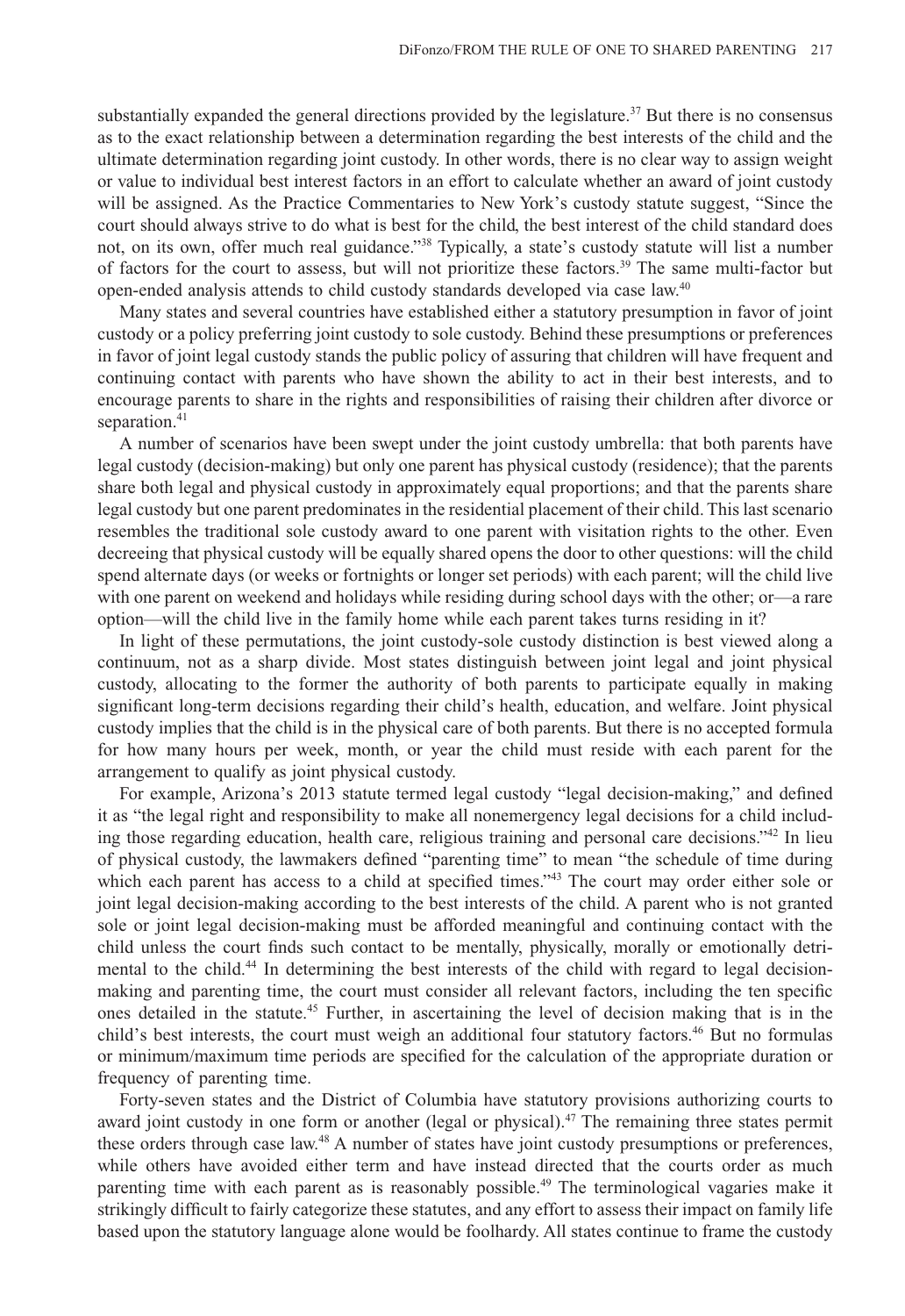resolution norm in terms of the best interests of the child, and therefore presumptions, preferences, and the other legal terms are subservient to that hallmark custody standard.

Statutory snapshots from Iowa and Arkansas illustrate the difficulties of generalizing in this area. Iowa's statute ostensibly lacks a custody presumption, noting only that the court "may" provide for joint custody. But the statute also insists that the court "shall" make a custody award—

which will assure the child the opportunity for the maximum continuing physical and emotional contact with both parents after the parents have separated or dissolved the marriage, and which will encourage parents to share the rights and responsibilities of raising the child unless direct physical harm or significant emotional harm to the child, other children, or a parent is likely to result from such contact with one parent.<sup>50</sup>

This legislative drafting avoids the idiom of presumptions, but in its inclusive and sweeping language ("maximum continuing physical and emotional contact with both parents . . . which will encourage parents to share the rights and responsibilities of raising the child . . .") it expresses a mandate for postseparation joint parenting to as great a degree as possible.

In 2013, Arkansas amended its child custody laws to indicate that joint custody is "favored" and defining it as "the approximate and reasonable equal division of time with the child by both parents individually as agreed to by the parents or as ordered by the court."51 Whether "favored" will be interpreted as a presumption, a preference, or simply a general expression of public policy supportive of an increased role for the noncustodial parent remains to be seen. Initially, it seems most likely that the measure was intended to overrule the state judiciary's long-standing rule that joint custody was "disfavored."52

#### **(B) CONSULTATION AND COLLABORATION VS. THE ONE-PARENT VETO**

The emphasis on mutual consultation and collaboration has led courts to refuse to sanction joint custody when parental cooperation and communication are lacking. The Nebraska Supreme Court affirmed a lower court finding that "because the parents were unable to communicate face-to-face and because there is a level of distrust between the parents, joint decision making by the parents was not in the child's best interests."<sup>53</sup> This principle is abundantly established in case law.<sup>54</sup> But some states specifically do not allow a parent to employ a unilateral veto on joint custody. The Missouri legislature has determined that "joint physical and joint legal custody . . . shall not be denied solely for the reason that one parent opposes a joint physical and joint legal custody award."55 Similarly, an Alabama statute provides that a court "may order a form of joint custody without the consent of both parents, when it is in the best interest of the child."56 A Louisiana statute establishes a rebuttable presumption that joint custody is in the best interests of the children, and a parent who objects to joint custody bears the burden of rebutting the presumption.<sup>57</sup> While these conflicting signals may be reconciled as consistent with the best interests principle, the difficulties in application of multiple and ambiguous standards continue to cloud the issue.<sup>58</sup>

Rebutting the joint custody presumption involves more than merely showing disagreement. Courts have often looked beyond parental disharmony to order joint custody when in the child's best interests. The general rule is that mutual hostility will not doom a joint custody arrangement if the parents are able "to set aside their personal feelings for the best interest of the children when required."<sup>59</sup> Obviously, each case draws upon its own factual context when the two essential components of successful shared parenting are assessed: "One is a strong commitment to cooperate. The other is a capacity to engage in the cooperation required."60

## **(C) JOINT LEGAL CUSTODY/DECISION-MAKING PREFERENCES**

Some states have articulated a preference—not a presumption—for joint legal custody through their statutory schemes, legislative policy declarations, or case law.61 These expressed preferences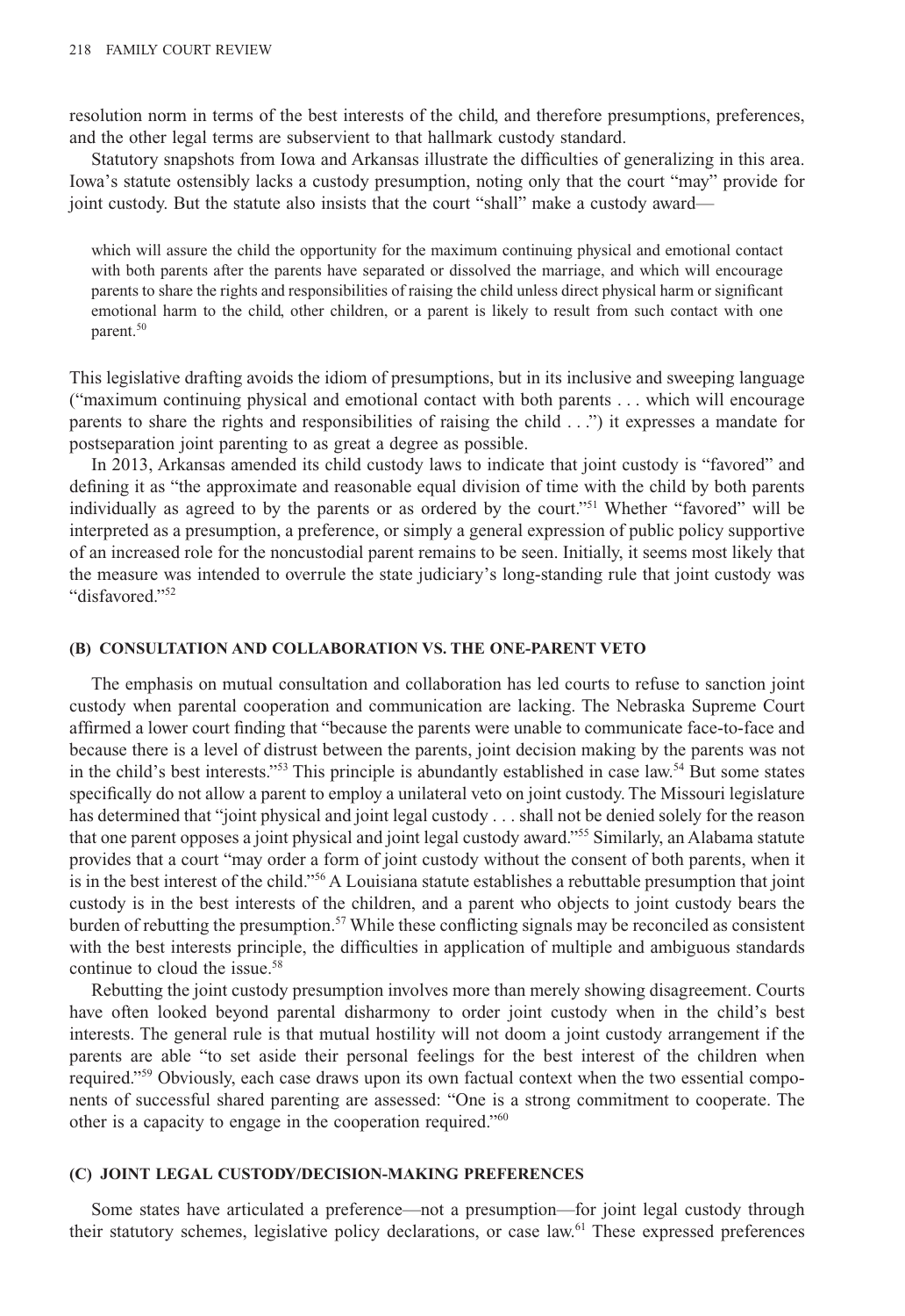require courts to keep joint legal custody "on the table" and encourage parents to share in the responsibilities of rearing their children. Sometimes the language is mildly hortatory: "The court shall assure minor children of frequent and continuing contact with both parents, when appropriate, and encourage parents to share in the responsibilities of rearing their children."62 At other times, the preference is stated directly ("Joint legal custody is preferred"63), but conditioned by the commonsense necessity that parents can "cooperate and communicate."<sup>64</sup>

Kansas's custody statute mandates a preference for joint custody by listing joint custody ahead of sole legal custody "in the order of preference."<sup>65</sup> By contrast, Georgia has enacted a statutory preference in favor of joint custody that is less directly expressed but so understood in the case law. The Georgia custody statute begins by disavowing any presumption "in favor of any particular form of custody, legal or physical."66 But a subsequent provision sets out "the express policy of this state to encourage that a child has continuing contact with parents . . . and to encourage parents to share in the rights and responsibilities of raising their child after such parents have separated . . ."67 The Georgia Supreme Court has held that enforcing the legislative policy favoring shared rights and responsibilities between parents requires the trial court to give "'due consideration' to the feasibility of a joint custody arrangement."68

Many states have no presumption or preference with regard to joint legal custody. Hawaii's statutory scheme lays out the issue in neutral terms, directing the court that it should award custody to either or both parents according to the child's best interests standard, and that it "also may consider frequent, continuing, and meaningful contact of each parent with the child unless the court finds that a parent is unable to act in the best interest of the child. . . . "<sup>69</sup> A recent Arizona statute evenhandedly states that the court "may order sole legal decision-making or joint legal decisionmaking."70 But in "determining the level of decision-making that is in the child's best interests," the court must consider the eleven factors prescribed for the initial legal decision-making allocation, as well as four additional factors.<sup>71</sup> Although Arizona's statute expresses no presumption or preference for joint legal custody, it requires the court, "[c]onsistent with the child's best interests," to "adopt a parenting plan that provides for both parents to share legal decision-making regarding their child and that maximizes their respective parenting time."72 The legislative goal of ensuring that both parties retain their parenting roles as much as possible post dissolution is also apparent in the provision that a "parent who is not granted sole or joint legal decision-making is entitled to reasonable parenting time to ensure that the minor child has substantial, frequent, meaningful and continuing contact with the parent."<sup>73</sup>

Finally, some states have an explicit preference against joint legal custody.<sup>74</sup> Other states make it clear that, absent complete accord between the parents, trial judges are forbidden to allocate decisionmaking responsibility jointly.75 Courts also view parental pledges of forthcoming good behavior in the light of judicial experience with the conflicts experienced by many divorcing couples. As an Illinois appellate court stated, "we view joint custody as most extraordinary and counsel skepticism when trial courts hear promises from newly divorcing parents that they can surmount the manifest difficulties of a joint-custody order."76

# **(D) JOINT PHYSICAL CUSTODY/PARENTING TIME DETERMINATIONS**

A generation ago, New York's highest court announced its perspective on joint physical custody in what has come to be known as the "Braiman rule."77 The court asserted that "alternating physical custody" would generally "further the insecurity and resultant pain frequently experienced by the young victims of shattered families." Thus, the court viewed joint custody as "a voluntary alternative for relatively stable, amicable parents behaving in mature civilized fashion." But the court warned that as "a court-ordered arrangement imposed upon already embattled and embittered parents, accusing one another of serious vices and wrongs, [joint custody] can only enhance familial chaos."78

Although this assessment dates from 1978, New York and other courts still consider those same "relatively stable, amicable parents behaving in mature civilized fashion"<sup>79</sup> to be the gold standard for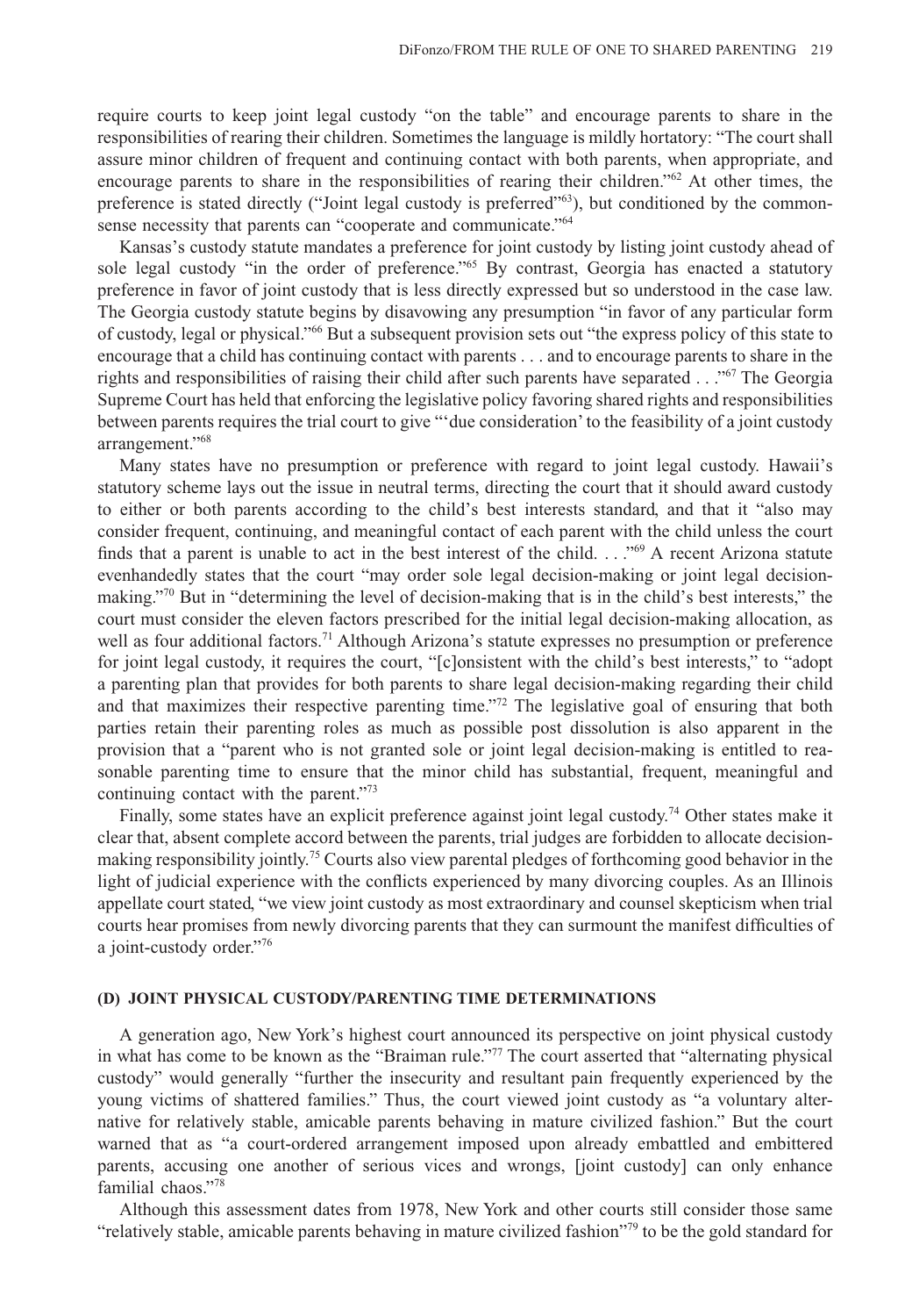participants in joint custody. The other half of the Braiman rule has also continued in force as the well-established principle "that joint custody is not appropriate where the parties are antagonistic toward each other and have demonstrated an inability to cooperate in matters concerning the child, even if the parties have agreed to the joint custody arrangement."80

In contrast to the major decision-making components at the heart of legal custody, physical custody generally means "the right and obligation to provide a home for the child and to make the day-to-day decisions required during the time the child is actually with the parent having such custody."<sup>81</sup> When physical custody is entrusted to the parents jointly, it is generally "divided" custody, as each parent normally has a separate residence to which the child travels.<sup>82</sup> Divided physical custody will rarely be *equally* divided, and "most commonly will involve custody by one parent during the school year and by the other during summer vacation months, or division between weekdays and weekends, or between days and nights."83

Nor should an award of joint legal custody be seen as the prologue to joint physical custody. In the words of the recently-enacted Arizona statute, "[s]hared legal decision-making does not necessarily mean equal parenting time."<sup>84</sup> Logistical and other practical reasons generally lead to the far greater frequency of joint legal than joint physical custody awards, especially if the latter involves a 50/50 split of the children's time between the parents.<sup>85</sup>

#### **(E) TEMPORAL FORMULAS FOR PARENTING TIME?**

Most often, as in Missouri's statute, a joint custody order awards "each of the parents significant, but not necessarily equal, periods of time during which a child resides with or is under the care and supervision of each of the parents."86 The Missouri law tracks the modern trend defining joint physical custody as a mechanism for ensuring "frequent, continuing and meaningful contact" between the child and both parents.<sup>87</sup> Similarly, the Massachusetts statute provides that a child should have "periods of residing with and being under the supervision of each parent" with the usual proviso "that physical custody shall be shared by the parents in such a way as to assure a child frequent and continued contact with both parents."88 In Tennessee, the court must decree "a custody arrangement that permits both parents to enjoy the maximum participation possible in the life of the child" consistent with a bevy of factors, including ten specified criteria pertaining to the best interests determination, as well as "the location of the residences of the parents, the child's need for stability and all other relevant factors."89

Even where the legislature has created a statutory presumption in favor of joint physical custody, judges retain wide discretion on how to allocate parenting time. For example, California law contains a presumption in favor of "joint custody," a term which encompasses both joint legal and physical custody, when both parties agree.<sup>90</sup> But the presumption is subject to the statutory multi-factor best interests analysis.<sup>91</sup> And joint physical custody "means that each of the parents shall have significant periods of physical custody," and is to be "shared by the parents in such a way so as to assure a child of frequent and continuing contact with both parents . . ."92 Idaho law similarly includes a presumption that joint custody, both legal and physical, is in the best interests of the child "absent a preponderance of the evidence to the contrary."93 But the legislature made it clear that its focus was not parental equality but rather ensuring "significant periods of time in which a child resides with or is under the care and supervision of each of the parents.  $\ldots$ <sup>94</sup> The legislative instructions equip the courts with broad discretion to craft the actual arrangements, adding the caution that joint physical custody "does not necessarily mean the child's time with each parent should be exactly the same in length nor does it necessarily mean the child should be alternating back and forth over certain periods of time between each parent."95

Statutory terms directing that parenting time be allocated equally are often interpreted by the courts to mean less than the words suggest. For example, Louisiana's statute provides that "[t]o the extent it is feasible and in the best interest of the child, physical custody of the children should be shared equally."<sup>96</sup> But the state's appellate courts have held that, despite the "shared equally" language in the statute, "[s]ubstantial time rather than strict equality of time is mandated by the legislative scheme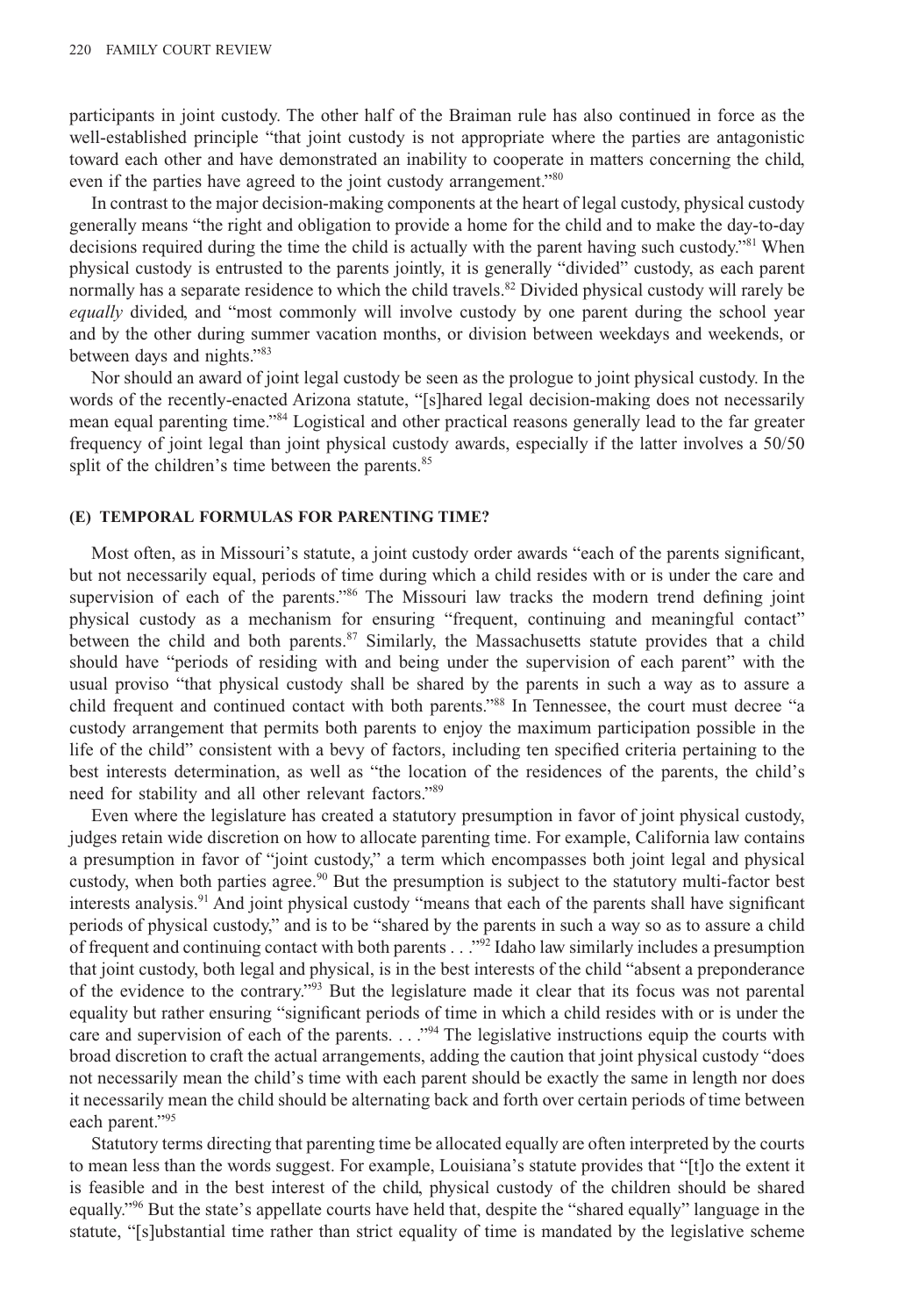providing for joint custody of children."97 Substantial rather than literal equality is also at the heart of Georgia's statute, which defines joint physical custody to mean "that physical custody is shared by the parents in such a way as to assure the child of substantially equal time and contact with both parents."98

While most states have eschewed temporal formulas, several have mandated specific residential custody percentages under certain circumstances. In interpreting state statutes calling for "frequent associations and a continuing relationship with both parents" after separation or divorce,<sup>99</sup> the Nevada Supreme Court has determined that joint custody means that each parent must have physical custody of the child at least 40 percent of the time, or 146 days per year."100 Utah law defines joint physical custody to mean "the child stays with each parent overnight for more than 30% of the year."101 The Utah Legislature has also enacted a series of guidelines intended "to promote parent-time at a level consistent with all parties' interests."102 These include a minimum parent-time schedule for children aged 5 to 18 years and one for children under 5 years old."<sup>103</sup> An order of parent-time conforming to the statutory guidelines is "presumed to be in the best interests of the child" unless "a parent can establish . . . by a preponderance of the evidence that more or less parent-time should be awarded under statutory criteria."<sup>104</sup>

Minnesota law incorporates a "rebuttable presumption that a parent is entitled to receive at least 25 percent of the parenting time for the child."105 Calculating what this formula means in the life of a child is not an easy task. The statute provides a method for determining 25 percent of parenting time that allows for alternative counting measures and implies that a strict computation may at times be impracticable:

[T]he percentage of parenting time may be determined by calculating the number of overnights that a child spends with a parent or by using a method other than overnights if the parent has significant time periods on separate days when the child is in the parent's physical custody but does not stay overnight. The court may consider the age of the child in determining whether a child is with a parent for a significant period of time.106

West Virginia's approach to joint custody is unusual in that the state has adopted the "approximation" approach to shared parenting proposed by the American Law Institute in its Principles of Family Dissolution.<sup>107</sup> The statute provides that "[u]nless otherwise resolved by agreement of the parents . . . or unless manifestly harmful to the child, the court shall allocate custodial responsibility so that the proportion of custodial time the child spends with each parent approximates the proportion of time each parent spent performing caretaking functions for the child prior to the parents' separation or, if the parents never lived together, before the filing of the action. . . . "<sup>108</sup> The statute subjects the approximation rule to a best interests standard with eight specific factors, allowing the court to deviate from the approximation rule as appropriate. $109$ 

In Texas, if the court appoints the parents as "joint managing conservators" of the child, it must "designate the conservator who has the exclusive right to determine the primary residence of the child. ..."<sup>110</sup> But the court must also "specify the rights and duties of each parent regarding the child's physical care, support, and education" and "allocate between the parents, independently, jointly, or exclusively, all of the remaining rights and duties of a parent. . . . "<sup>111</sup> The Texas Family Code provides, however, that "[t]he best interest of the child shall always be the primary consideration of the court in determining the issues of conservatorship and possession of and access to the child."112

# **THE UNCLEAR LEGAL EFFECT OF JOINT CUSTODY PRESUMPTIONS**

What does a joint physical custody presumption actually mean? Generally, it aims at ensuring frequent and continuing parent–child contact with no specific sharing formula. Idaho's provision is typical—a statutory presumption that joint custody (both legal and physical) is in the child's best interests.113 The statute emphasizes that joint physical custody "does not necessarily mean the child's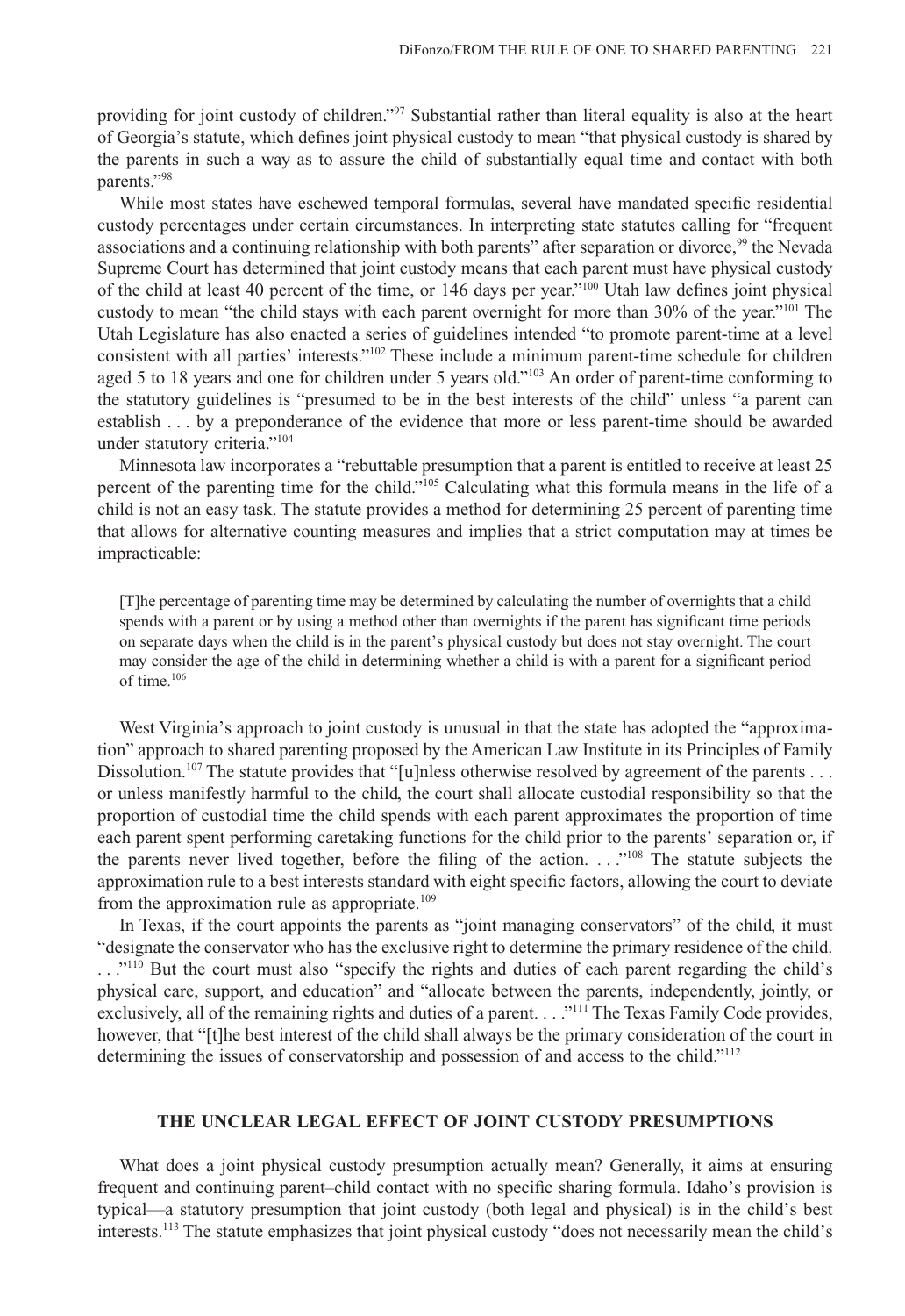time with each parent should be exactly the same in length nor does it necessarily mean the child should be alternating back and forth over certain periods of time between each parent."114 Trial courts retain a great deal of discretion, particularly since the statute commands them to determine "[t]he actual amount of time with each parent. . . ."<sup>115</sup>

The California Legislature has decreed it a matter of public policy to assure children of substantial contact with both parents post-dissolution and to promote shared parenting unless it would be contrary to the child's best interests.116 California statutes contain a presumption that joint custody (both legal and physical) is in the best interests of the child when the parents have agreed to it.<sup>117</sup> Joint physical custody means "that each of the parents shall have significant periods of physical custody" and it "shall be shared by the parents in such a way so as to assure a child of frequent and continuing contact with both parents. . . .<sup>"118</sup> The statute does not provide any temporal determinants or formulas to assess whether the presumption is being properly applied.<sup>119</sup>

Joint custody presumptions in several states are triggered by parental agreement.<sup>120</sup> For example, the Tennessee statute indicates that when parents agree to joint custody, a contrary finding by the court requires "clear and convincing evidence to the contrary."121 This burden shifting is typical, since the presumption is often phrased in terms of the allocation of the burden of proof.<sup>122</sup> The degree of difficulty in carrying this burden depends on the court's view of the evidence suggesting the likelihood of *continued* parental agreement. Tennessee's courts have interpreted this to mean that joint custody arrangements are appropriate only where a "harmonious and cooperative relationship" exists between both parents.<sup>123</sup> Tennessee's traditional hostility to joint custody is glaringly apparent: "While we have stopped short of rejecting this type of custody arrangement outright, divided or split [*i.e.*, joint] custody should only be ordered when there is *specific, direct proof* that the child's interest will be served best by dividing custody between the parents."<sup>124</sup>

West Virginia offers a different condition precedent to a presumption in favor of joint decisionmaking. The West Virginia statute holds that if each of the child's parents has been "exercising a reasonable share of parenting functions for the child, the court shall presume" that joint legal custody is in the child's best interests.<sup>125</sup> As with other joint custody presumptions, it can be rebutted if there is a history of domestic abuse or by a showing that joint allocation of decision-making responsibility is not in the child's best interest.<sup>126</sup>

Nebraska courts may award "joint physical custody or joint legal custody, or both . . . regardless of any parental agreement or consent."<sup>127</sup> The court is authorized to override the wishes of either or both parents as long as it makes the specific finding that the award is in the best interests of the child after a hearing in open court.<sup>128</sup> These provisions were added by the state legislature in 1993 to overrule a state supreme court decision that required the agreement of both parents in order to award joint custody.129 However, Nebraska appellate courts continue to insist upon "the longstanding rule that joint custody is not favored by the courts of this state and will be reserved for only the rarest of cases."130

Some states explicitly disavow any joint custody presumption, legal or physical.<sup>131</sup> Other states' statutes are silent on the question, implying that the courts have wide discretion to craft a custodial arrangement in the best interest of the children.<sup>132</sup> In either circumstance, trial courts are called upon to apply a multi-factor test in making the "best-interest" custody decisions.

# **(A) INTRICACIES OF A JOINT DECISION-MAKING PRESUMPTION: THE NEW MEXICO EXAMPLE**

Several states have a rebuttable statutory presumption that an allocation of decision-making responsibility to both parents jointly is in the best interest of the child.<sup>133</sup> The operation of the joint decision-making presumption is a complex process. By way of illustration, consider the New Mexico framework. Its statute mandates "a presumption that joint custody is in the best interest of the child in an initial custody determination."134 But the statute carefully calibrates this presumption by subjecting it to a number of other provisions. A court considering joint custody is required first to weigh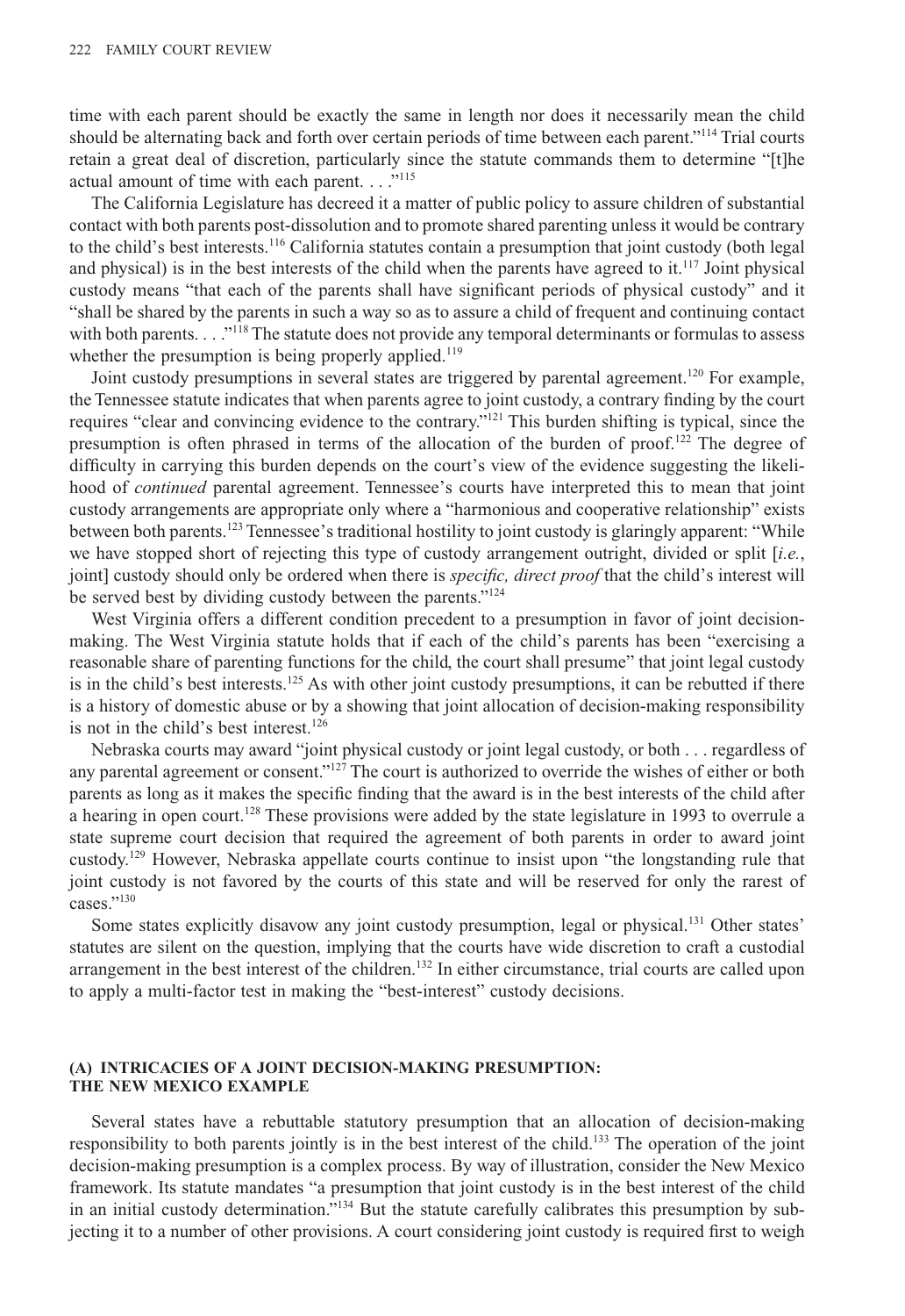the regular statutory standards for the determination of child custody, and then to consider *nine additional factors* exclusive to joint custody.<sup>135</sup> The court is constrained not to "prefer one parent as a custodian solely because of gender."136 If the court does order joint custody, it "may specify the circumstances, if any, under which the consent of both legal custodians is required to be obtained in order to exercise legal control of the child and the consequences of the failure to obtain mutual consent."<sup>137</sup>

The New Mexico statute also emphasizes the importance of parenting plans by providing that joint custody may not be ordered unless the court has approved a parenting plan beforehand.138 The parenting plan must include "a division of a child's time and care into periods of responsibility for each parent."<sup>139</sup> The statute details five other provisions that may be included in the approved parenting plan:

- 1) statements regarding the child's religion, education, child care, recreational activities and medical and dental care;
- 2) designation of specific decision-making responsibilities;
- 3) methods of communicating information about the child, transporting the child, exchanging care for the child and maintaining telephone and mail contact between parent and child;
- 4) procedures for future decision-making, including procedures for dispute resolution; and
- 5) other statements regarding the welfare of the child or designed to clarify and facilitate parenting under joint custody arrangements.<sup>140</sup>

An award of joint custody does not imply an equal division of parenting time or financial responsibility for the child.<sup>141</sup> Each parent with joint custody is "expected to carry out  $\iota$  responsibility for the child's financial, physical, emotional and developmental needs during that parent's periods of responsibility."<sup>142</sup> The parents' obligation to consult with one another before making a major child welfare decision is stated explicitly: "[N]either parent shall make a decision or take an action which results in a major change in a child's life until the matter has been discussed with the other parent and the parents agree."143 Further detailed provisions spell out notification and other requirements regarding a parent's change of residence, the child's religious affiliation and activities, educational decisions and access to the child's school records, medical and dental providers, and the child's recreational activities.144 The statutory scheme also provides seven options for making "decisions regarding major changes in a child's life."145 These include mediation and family counseling requirements, allocating final decisional authority on a matter to one party, terminating joint custody, as well as a binding arbitration and court decision options.146

In sum, the joint custody presumption in New Mexico is far from straightforward or simple. It requires the trial court to engage in an intricate weighing of numerous statutorily required and fairly detailed factors. It also entails parental commitment to a well-articulated parenting plan for allocating the child's time and activities, as well as to very specific provisions for parental decision-making with regard to disputes or major changes to the child's life.

# **(B) CONCEPTUAL AND PRACTICAL PROBLEMS WITH PRESUMPTIONS**

A presumption is generally defined as "a legal inference or assumption that a fact exists, based on the known or proven existence of some other fact . . ."147 What precise burden of proof is shifted by a presumption is a matter of some debate. Under the Federal Rules of Evidence, "the party against whom a presumption is directed has the burden of producing evidence to rebut the presumption. But this rule does not shift the burden of persuasion, which remains on the party who had it originally."<sup>148</sup> But under the Uniform Rules of Evidence, a presumption "imposes on the party against whom it is directed the burden of proving that the nonexistence of the presumed fact is more probable than its existence."149 In general, a rebuttable presumption is "[a]n inference drawn from certain facts that establish a prima facie case, which may be overcome by the introduction of contrary evidence."150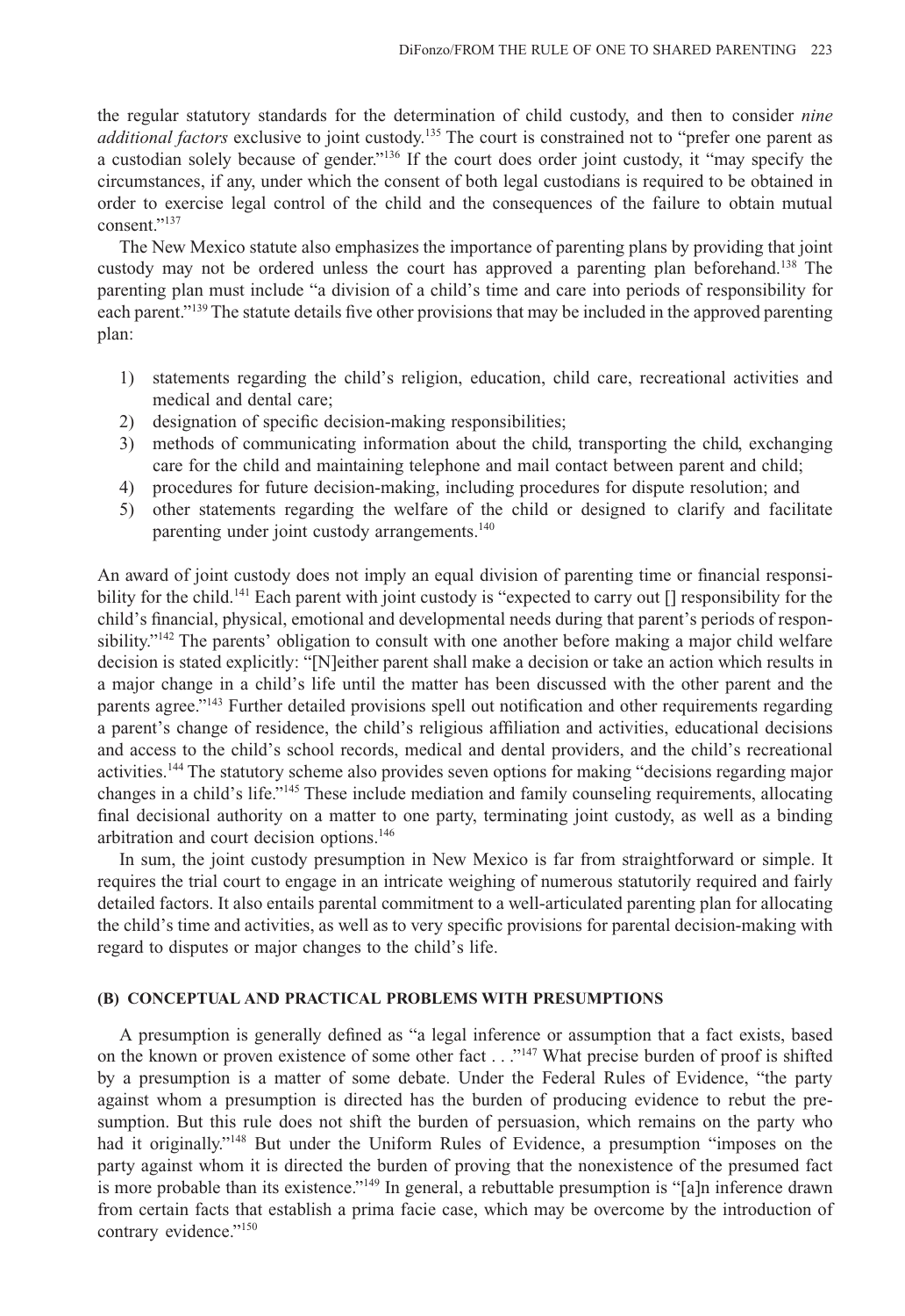How would a joint custody presumption apply? It would likely require the party opposing joint custody to produce sufficient evidence to rebut the presumption and thus shift the burden of persuasion to the party opposing joint custody. One commentator has suggested that "rather than treating both parents equally . . . a presumption would actually disfavor the parent opposing joint custody."151 This is true, but tipping the scales toward shared parenting no matter which parent favors or opposes it is surely the legislative aim, provided it is in the child's best interests. Whether joint custody actually benefits children in most cases is, as yet unresolved. Unless carefully crafted, a joint custody presumption "would greatly minimize the custody factors that a court is required to consider and dilute or eliminate the best-interest-of-the-child standard."152

Some states have enacted a presumption that joint custody is in the best interests of the child if both parents request it.<sup>153</sup> This type of presumption belabors the obvious: parents generally decide what is in their children's welfare without state intervention. There is no policy reason why the act of separating or divorcing should result in abrogating parents' rights to raise their children. Judicial authority is needed only when parents cannot agree on child welfare issues.<sup>154</sup> Prudence in the light of experience should dictate, however, that given the hostility and overreaching that accompanies so many divorces, a court should retain the discretion to ensure that the parents' agreements have been reached voluntarily.

Joint custody presumptions that exceed parental agreement may be testing the limits of current social science research. Almost thirty years ago, Elizabeth Scott and Andre Derdeyn identified the two key assumptions of these more expansive joint custody presumptions, that parents will "be able to cooperate in raising their child, regardless of whether or not they freely decided upon joint custody," and that "the harm to the child caused by any interparental conflict will be outweighed by the benefit of continuing a parent–child relationship with both parents."155 These assumptions continue to be "problematic."<sup>156</sup> Margaret F. Brinig has summarized the recent experiences of the states with joint custody presumptions:

Although strong presumptions of joint custody were popular in the 1980s when several states adopted them, the more recent practice, after some twenty years' experience, has been to allow joint custody as one of several options, rather than to presume that it is in the best interests of children. In other words, after experimentation with joint custody, some states have realized that continual moving between households may be harmful to children, that the bulk of newly divorced spouses cannot remain as positively involved with each other on an everyday basis as joint physical custody requires, or that the presumption is causing more litigation to already crowded dockets.<sup>157</sup>

# **DOMESTIC VIOLENCE, "FRIENDLY PARENT" PROVISIONS, AND JOINT DECISION-MAKING**

A presumption in favor of joint legal custody is typically rebutted, or reversed, if domestic abuse has occurred. State legislatures have generally declared that "domestic abuse renders joint legal or physical custody inconsistent with the best interests of the child."158 These legislative enactments have been passed at a time of increasing national awareness of the harmful effects on children in family relationships where domestic violence is present.159 In 1994 the National Council of Juvenile and Family Court Judges, promulgated the Model Code on Domestic and Family Violence which recommended that a court finding of domestic or family violence "raises a rebuttable presumption that it is detrimental to the child and not in the best interests of the child to be placed in sole custody, joint legal custody, or joint physical custody with the perpetrator of family violence."<sup>160</sup>

Currently, all fifty states and the District of Columbia require courts making a custody determination to consider domestic violence by one parent against the other.<sup>161</sup> Twenty-eight states include domestic abuse as a factor for the court to consider. Twenty-two states and the District of Columbia go further, creating a rebuttable presumption against awarding joint custody to the perpetrator of domestic violence.<sup>162</sup>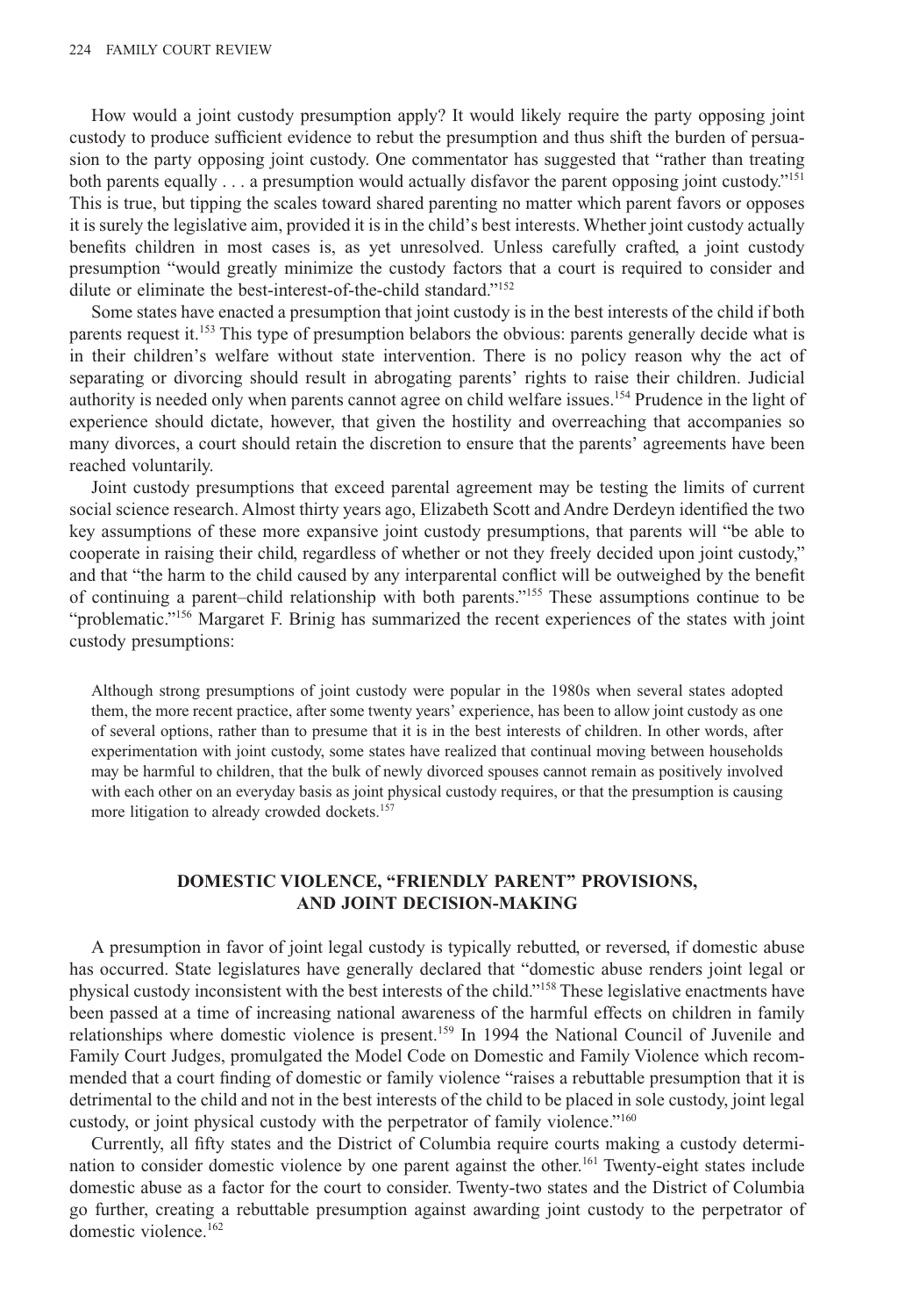The effectiveness of these exceptions to custody presumptions has been challenged. Some commentators argue that the statutory framework is problematic because it "puts the burden of proving domestic violence on the victim of that violence."<sup>163</sup> Intimate partner abuse tends to be invisible and rarely reported, and despite the clear statutory mandate, courts often fail to fully account for domestic abuse.164 At the same time, concerns have been raised about the extent of false allegations of domestic violence that can serve to corrupt the court's parenting determination process.

To promote active participation by both parents after separation, many states have amended their best interest factors to include "friendly parent" provisions. This assumption favors the parents more apt to encourage contact with the other parent. The rationale is straightforward: children are thought to do better when both parents continue to raise them; thus, if one parent will not allow the other to play that critical role and the other will, the "friendly parent" should have an advantage in the custody battle.<sup>165</sup>

Some commentators have warned against using "friendly parent" provisions to trump evidence of domestic violence.166 They warn of judicial rulings that "encourage cooperative parenting [even] in cases where increased contact may exacerbate conflict levels."167 Some statutes attempt to address these concerns by declaring that the friendly parent provision does not apply in cases involving domestic violence.<sup>168</sup>

# **WHAT'S IN A NAME? THE NEW PARENTING PLAN NOMENCLATURE**

Some states now reject the traditional terminology of child *custody* with its possessory overtones.169 Legislatures, courts, and mental health professionals are in the process of exchanging the common law language for terms evocative of mutual parental involvement. Postseparation parenting responsibilities are increasingly addressed as decision-making and parenting time, and parents are often held responsible for drafting parenting plans to structure those decisions as they are reconstituting their families.

More than the lexicon is at stake. The aim is forthrightly a culture change, exemplified by the 2006 Australian law reforms which aimed to shift postseparation parenting from adversarial to collaborative.170 A small but growing number of legislatures have jettisoned the traditional nomenclature, a development nudged along by the American Law Institute's issuance in 2002 of its *Principles of the Law of Family Dissolution*. The *Principles* embodied several key terminological changes, such as "allocation of custodial and decision-making responsibilities for children," and "parenting plan."171 Ohio statutes, for example, describe a custody dispute as a "proceeding pertaining to the allocation of parental rights and responsibilities for the care of a child,"<sup>172</sup> and refer to joint custody as "shared parenting."173 Minnesota has substituted a "parenting time" decision for the former decree allocating residential custody and visitation.174 Similarly, divorcing Colorado parents now have a proceeding "concerning the allocation of parental responsibilities."175 Physical custody in that state has been replaced by a "[d]etermination of parenting time," and legal custody is now the "[a]llocation of decision-making responsibility."176

"Parenting time" describes the periods of time each parent spends with the child as outlined in a "parenting plan." These plans aim to achieve the public policy goal that children have frequent and continuing contact with both parents. These plans may be crafted from scratch by the parents, or they may be customized from a menu of sample plans available from court or private organization websites. They should be flexible but fairly detailed, setting out each parent's area of responsibility in providing for the child's residential and physical care as well as emotional well being, both at the time the plan goes into effect and as the child ages and matures.177 Ideally, these plans should also recognize the likelihood of future parenting disputes by incorporating problem-solving mechanisms, such as mediation, collaborative law, parent coordination, and arbitration, with adjudication in court only as a last resort.

As the Washington Supreme Court noted, "[t]he key advantage of the parenting plan concept over the former law's custody concept is the parenting plan's ability to accommodate widely differing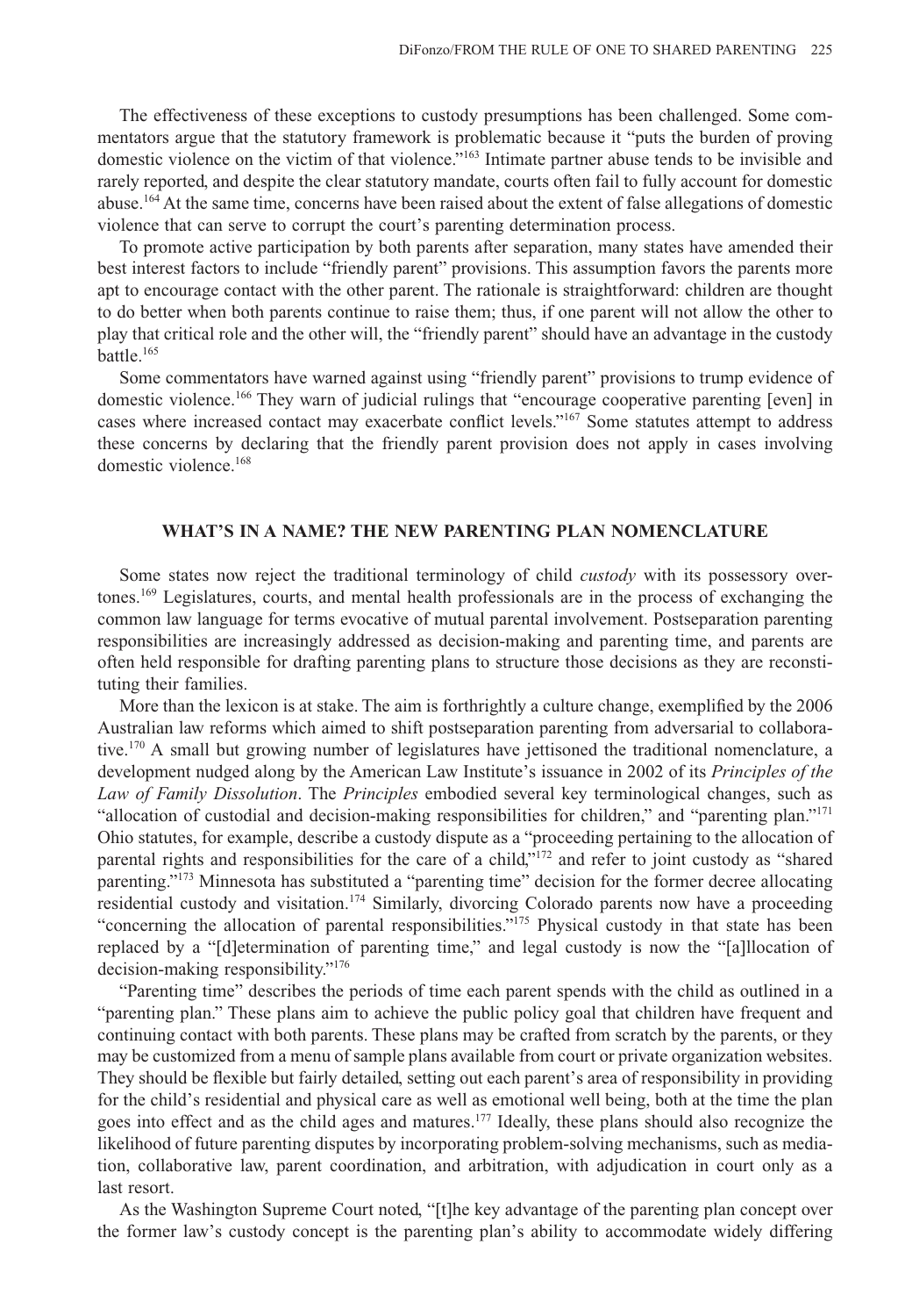factual patterns and to allocate parental responsibility accordingly."178 Development of a parenting plan is a significant family law mechanism created in response to the "persistent dissatisfaction with the traditional adversarial divorce process" and intended to encourage "models emphasizing selfdetermination and problem-solving approaches."179 In the last generation, family courts have moved "towards a philosophy that supports collaborative, interdisciplinary, interest-based dispute resolution processes and limited use of traditional litigation."<sup>180</sup> In short, as Francis J. Catania, Jr. has argued, parenting plans aim "at reversing the trend toward the clean break as a social norm in child custody dispute resolution."<sup>181</sup> The separation of the parents from each other need not mean the parting of the parents from their children.

Many state statutes require a parenting plan as part of the process for obtaining joint custody.<sup>182</sup> Additionally, some state courts may require the parents to submit a plan to implement a joint custody order.183 Some jurisdictions have also instituted parenting coordination programs "to provide a child-focused alternative dispute resolution process . . ."<sup>184</sup> The range and comprehensiveness of parenting plan provisions may be seen in the Arizona law requiring inclusion of the following:

- 1. A designation of the legal decision-making as joint or sole . . .
- 2. Each parent's rights and responsibilities for the personal care of the child and for decisions in areas such as education, health care and religious training.
- 3. A practical schedule of parenting time for the child, including holidays and school vacations.
- 4. A procedure for the exchanges of the child, including location and responsibility for transportation.
- 5. A procedure by which proposed changes, disputes and alleged breaches may be mediated or resolved, which may include the use of conciliation services or private counseling.
- 6. A procedure for periodic review of the plan's terms by the parents.
- 7. A procedure for communicating with each other about the child, including methods and frequency.
- 8. A statement that each party has read, understands and will abide by the notification requirements [pertaining to the sexual offenders registration law].<sup>185</sup>

Many state statutes contain similarly detailed provisions for parenting plans.<sup>186</sup> Parenting plans have become the preferred method to achieve the public policy goal that children have "frequent and continuing contact" with both parents, $187$  and they are an integral component for millions of worldwide parenting resolutions.<sup>188</sup>

# **SHARED PARENTING PRESUMPTIONS, PREFERENCES, AND FACTORS: A SCHEMA OF CHOICES**

The landscape for shared parenting is in legal and cultural transition. But it may be useful to view the blueprint for evolving legislation as having three sets of options on shared parenting: a legal presumption for shared parenting; a preference for shared parenting, and conditioning shared parenting upon the best interests of the child. What follows below is an effort to capture this moment in child custody law, drawing upon the leading edge of statutory development. After the core elements are described and defined, each set contains options relating to decision-making and parenting time. While this schema is annotated, no effort has been made to replicate a full statute.

- I. Core Emerging Statutory Elements
	- A. Basic Principles

Best Interest of the Child Standard: The child's best interest, including health, safety, and welfare, is the paramount consideration in a decision-making and parenting time determination.189 Frequent, continuing, and meaningful contact with both parents is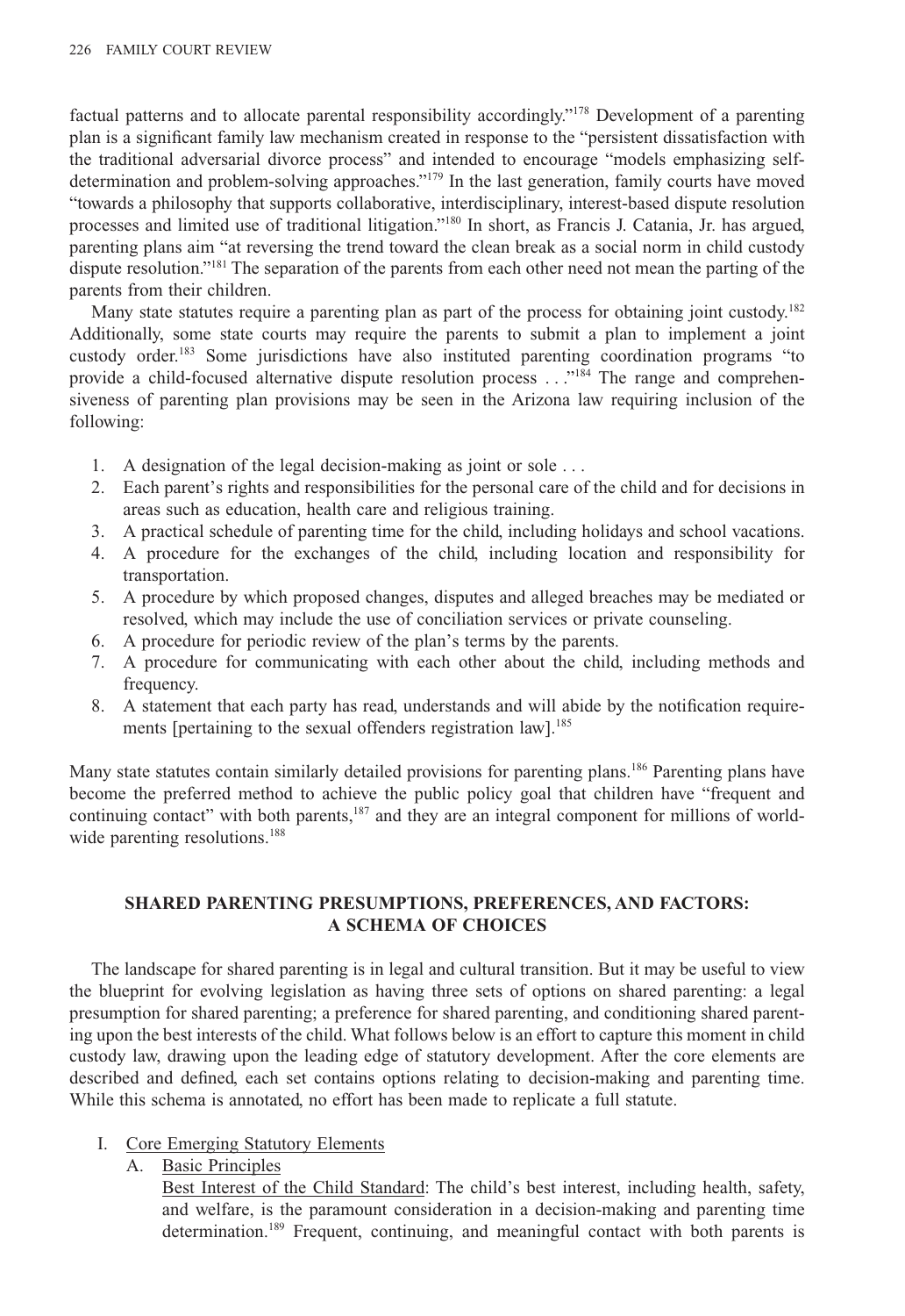in the child's best interests in most circumstances.190 The court shall ensure that the parenting plan agreed to by the parents is consistent with the child's best interests. In the event that the parents do not agree on a parenting plan, the court shall adopt a parenting plan that, consistent with the child's best interests, provides for both parents to share legal decision-making regarding their child and that maximizes their respective parenting time.<sup>191</sup>

Abusive behavior: The "perpetration of child abuse or domestic violence in a household where the child resides is detrimental to the child."<sup>192</sup>

Parental gender irrelevant: No preference shall be given to either parent because of that parent's gender.<sup>193</sup>

Preference for Alternative Dispute Resolution: Litigation should be used as a last resort, after mediation and other dispute resolution methods have been seriously attempted.194

B. Definitions

Parenting Plan: A parenting plan allocates legal decision-making and parenting time.<sup>195</sup> A parenting plan sets out the responsibility of each parent in providing for the child's care both at the time of implementation and as the child ages and matures.<sup>196</sup> A parenting plan must contain provisions for the resolution of future disputes between the parents, initially through non-adversarial dispute resolution methods.<sup>197</sup>

Legal Decision-making: Legal decision-making (formerly known as legal custody) refers to the legal right and responsibility to make all nonemergency legal decisions for a child including those regarding welfare, education, health care, and religious training. Joint legal decision-making means that both parents share all parental rights, privileges, duties, powers, responsibilities, and obligations, except for specified decisions as set forth in the parenting plan.<sup>198</sup>

Parenting Time: Parenting time (formerly known as physical custody) shall be allocated in the parenting plan in a manner to assure the child of frequent, continuing and meaningful contact with both parents. Joint parenting time allocation means that the parents have significant periods of time during which a child resides with or is under the care and supervision of each of the parents. These periods of time are not necessarily equal, but must result in the child staying with each parent overnight for more than thirty percent of the year.<sup>199</sup>

# II. Shared Parenting Determinations: Presumptions, Preferences, and Best Interests Factors

- A. Presumptions Options
	- A1: Joint Legal Decision-Making Presumption

Joint legal decision-making is presumed to be in the best interests of a child in an initial determination, except in cases where the court finds any of the following:

- a) Domestic violence in the home or in the presence of the child;
- b) Particular physical or mental needs of a parent or child, making joint legal decision making inadvisable;
- c) Geographical distance between the residences of the parents, making joint decision making impractical; or
- d) Any other factor the court considers relevant.<sup>200</sup>
- A2: Joint Parenting Time Allocation Presumption

Joint parenting time allocation is presumed to be in the best interests of a child in an initial determination, except in cases where the court finds any of the following:

- a) Domestic violence in the home or in the presence of the child;
- b) Particular physical or mental needs of a parent or child, making joint legal custody inadvisable;
- c) Geographical distance between the residences of the parents, making joint parenting time allocation impractical; or
- d) Any other factor the court considers relevant.<sup>201</sup>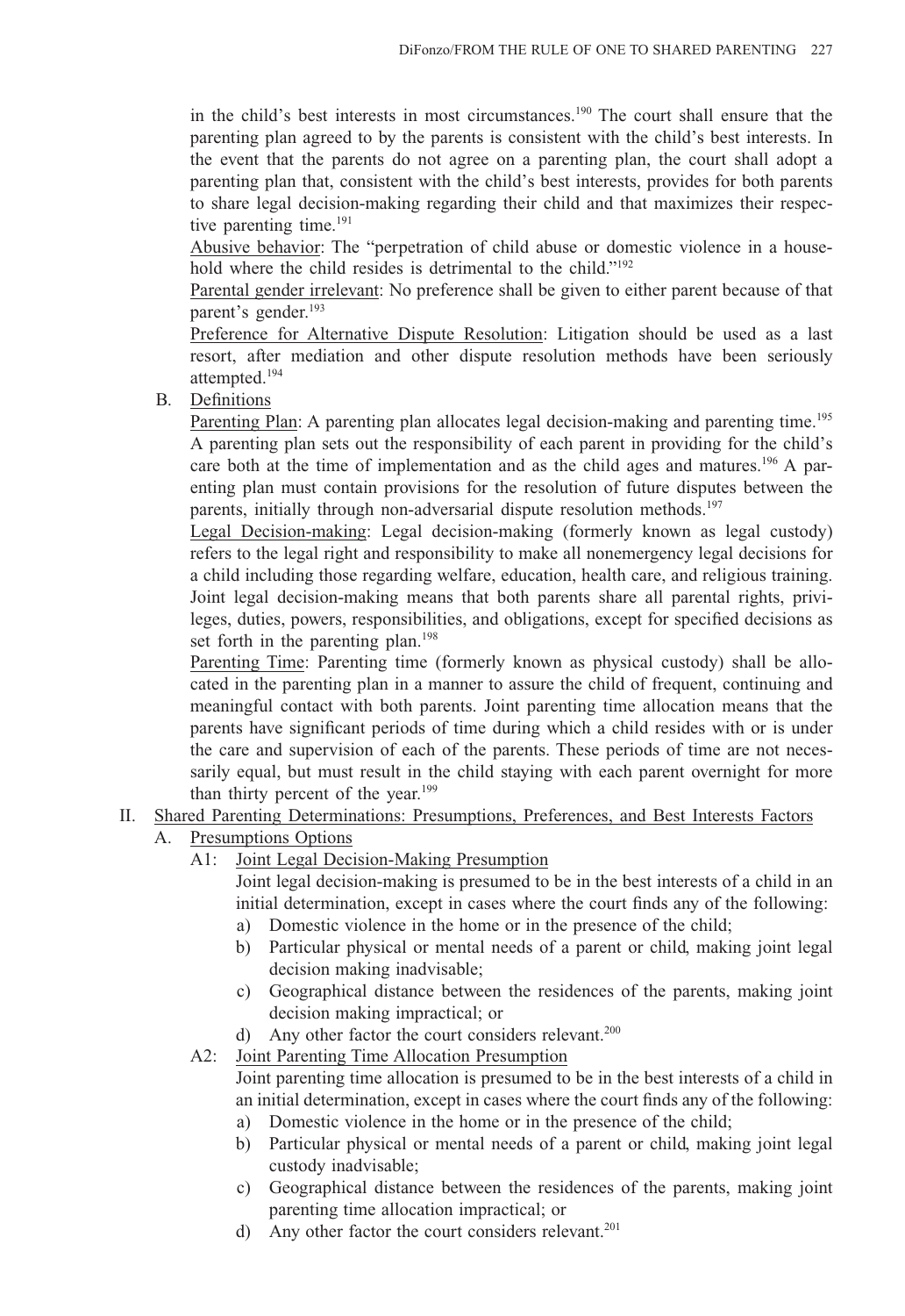- B. Preferences Options
	- B1: Joint Legal Decision-Making Preference

Legal decision-making authority should be granted in the following order of preference according to the best interest of the child:

- a) Jointly to the parents;
- b) Specific areas of responsibility allocated to each parent;
- c) Solely to either parent. $202$
- B2: Joint Parenting Time Allocation Preference

Parenting time should be allocated in the following order of preference according to the best interest of the child:

- a) Jointly to the parents;
- b) Primarily to one parent, with the other parent entitled to parenting time to ensure that the child has frequent, meaningful, and continuing contact with that parent.<sup>203</sup>
- C. Best Interests Factors Options
	- C1: Joint Legal Decision-Making Factors Legal decision-making authority should be granted according to the best interest of the child as set forth in the jurisdiction's statute and case law.
	- C2: Joint Parenting Time Allocation Factors Parenting time should be allocated according to the best interest of the child, with each parent in most circumstances receiving frequent, meaningful, and continuing contact with the child.

# **CONCLUSION**

Context is critical in assessing these statutory choices. Yet the ground of decision has never been more complex, with no consensus regarding how joint custody is defined, how it is awarded, or how precisely joint parenting time and decision-making interact. All insist that the child's best interest is of paramount concern, and all agree that children generally do best when both parents remain active in their lives. Yet, like Odysseus, our society and legal system must traverse the conflicts between twin dangers. Our Scylla, using the hard edge of legal presumptions to determine parental disputes, risks a mismatch between the paper statute and the flesh-and-blood family, and arguably increases litigation. Our Charybdis, rejecting presumptions and preferences to rely solely on case-by-case determinations, undermines predictability and also arguably increases litigation. As discussed in this Article, the most promising efforts may chart a third course: nudging separating and divorcing parents out of litigation and into a framework that both allows and encourages them to concentrate on mapping out a future with their children. Our culture is moving in the direction of increasingly shared parenting. The legal system needs to do its best to facilitate that process.

#### **NOTES**

1. My thanks to three stellar research assistants whose prodigious labors made this Article possible, Kristin Pezzuti, Nicole Guliano, and Diana Rivkin. Thanks especially to Ruth C. Stern, whose writing acumen and editorial eye are unsurpassed; and to Patricia A. Kasting, our ever-resourceful law librarian. An earlier version of this article was presented to the AFCC Think Tank on *Closing the Gap: Research, Practice, Policy and Shared Parenting* in January 2013 and published as J. Herbie DiFonzo, Kristin Pezzuti, Nicole Guliano, and Diana Rivkin, *Joint Custody Laws and Policies in the Fifty States*, AFCC eNEWS, Vol. 8, No. 2 (Feb. 2013), *available at* https://afcc.networkats.com/uploads/ES/2013/02%202013%20Feb/2013-02-Feb-Joint-Custody -Memorandum.pdf.

2. Linda D. Elrod and Milfred D. Dale, *Paradigm Shifts and Pendulum Swings in Child Custody: The Interests of Children in the Balance*, 42 Fam. L.Q. 381 (2008).

3. See I WILLIAM BLACKSTONE, COMMENTARIES \*452 (observing that the father maintained ultimate authority over his children in Roman law).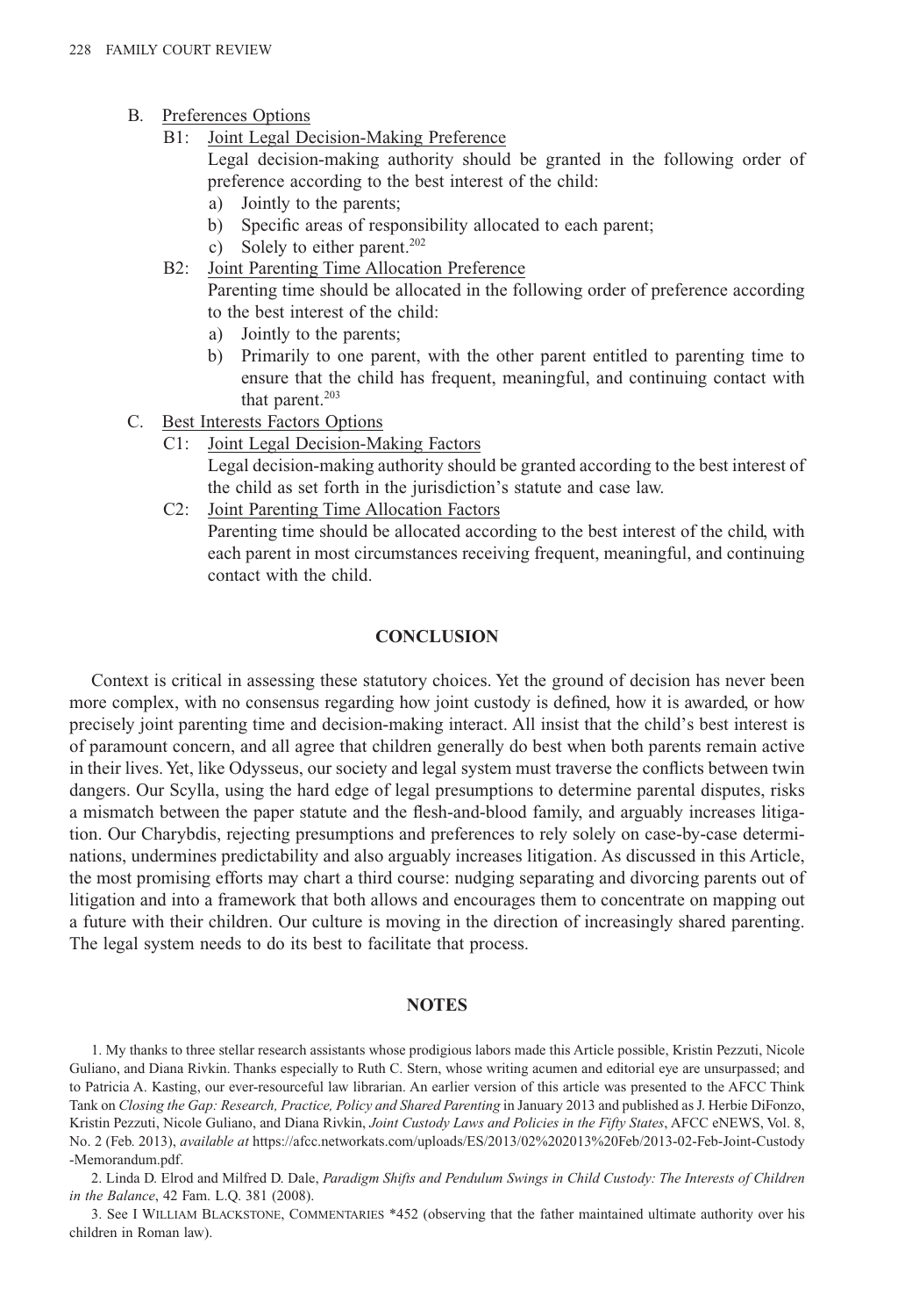4. *See* MICHAEL GROSSBERG, *GOVERNING THE HEARTH: LAW AND THE FAMILY IN NINETEENTH-CENTURY AMERICA* 235 (1985) (observing that the father's entitlement was "[m]oored in the medieval equation of legal rights with property ownership.").

5. *See* Ex parte Devine, 398 So.2d 685, 688 (Ala. 1981) ("The husband was considered the head or master of his family, and, as such, responsible for the care, maintenance, education and religious training of his children. By virtue of these responsibilities, the husband was given a corresponding entitlement to the benefits of his children, *i.e.*, their services and association.").

6. *See* Jamil S. Zainaldin, *The Emergence of a Modern American Family Law: Child Custody, Adoption, and the Courts, 1796–1851*, 73 NW. U. L. REV. 1038, 1052–59 (1979) (describing how the common law's strict paternal entitlement began to give way to discretionary judicial consideration of child welfare in early nineteenth century cases).

7. Hines v. Hines, 185 N.W. 91, 92 (Iowa 1921); *see* Mercein v. People, ex rel. Barry, 25 Wend. 64, 106 (N.Y. 1840) (awarding custody of a child to the mother because "the law of nature has given to her an attachment for her infant offspring which no other relative will be likely to possess in an equal degree"); Fritz v. Fritz, 148 N.W.2d 392, 398 (Iowa 1967) (noting that the tender years presumption is based on "the premise that the fundamental attributes of gentleness, moral stability, honesty, and a sense of value in the field of education, ambition, and achievement are somehow stronger and more pronounced in mothers than in fathers").

8. *See*, *e.g.*, In re Bowen's Marriage, 219 N.W.2d 683, 688 (Iowa 1974) ("Modern redefinition and adjustment of traditional parental roles has greatly diluted the strength of the [gender link.]".

9. *Id.*; *see also* Bazemore v. Davis, 394 A.2d 1377, 1381 (D.C. 1978) ("Such an assumption . . . fails to take into account the realities of the divorced or single mother, who must assume the obligations of both parents, and is often not at home caring for the child but out working.").

10. Bazemore v. Davis, 394 A.2d 1377, 1381 (D.C. 1978).

11. Alan D. Scheinkman, *Practice Commentaries*, *N.Y. DOM. REL. LAW* § 240 (McKinney), at C240:9.

12. Ross v. Ross, 339 A.2d 447, 448 (D.C. 1975); *see also* Bernardo Cuadra, *Material and Joint Custody Presumptions for Unmarried Parents*, 32 W. NEW ENG. L. REV. 599, 605 (2010) (citing studies showing that trial courts continue to apply the tender-years presumption *sub rosa*); RICHARD A. WARSHAK, THE CUSTODY REVOLUTION: THE FATHER FACTOR AND THE MOTHERHOOD MYSTIQUE 32 (1992) ("The legacy of the tender-years presumption has continued to influence custody decisions, so that the best-interest standard, despite its literal meaning, has come to be interpreted primarily as a justification for the mother's preferential claim in custody disputes.").

13. *See, e.g.*, High v. High, 697 S.E.2d 690, 700 (S.C. App. 2010).

14. *See, e.g.*, In re Marriage of Robison, 53 P.3d 1279, 1283 (Mont. 2002).

15. JOHN DEWITT GREGORY ET AL., *UNDERSTANDING FAMILY LAW* (4th ed. 2013) at § 11.03[3]. *See* Joan B. Kelly, *The Determination of Child Custody*, 4 The Future of Children 130–131 (1994) (noting that the primary caretaker presumption penalizes men for being the principal wage earner during the marriage and ignores "the most important emotional and interactive behaviors promoting children's development and psychological, social, and academic adjustment, such as love, acceptance, respect, encouragement of autonomy, learning, and self-esteem, moral guidance, and absence of abusive interactions . . ."); *see also* Rebecca E. Hatch and Leann Michael, *Gender Bias as Factor in Child Custody Cases*, 131 *AM. JUR. PROOF OF FACTS* 3d 457, § 1 (2013) (observing that "where a Mother is the one to provide for the child's care and the Father takes on the career role, a judge may be inclined to maintain this relationship in order to keep the environment stable for the child").

16. *See, e.g.*, *MINN. STAT. ANN.* § 518.17 (West) ("The primary caretaker factor may not be used as a presumption in determining the best interests of the child."); Arthur v. Arthur, 2013 WL 2150858 (Ga. 2013) (holding that the trial court's finding that mother had been the children's primary caretaker was sufficient to support its award of primary physical custody to her); Gordon v. Richards, 959 N.Y.S.2d 562, 563 (N.Y. App. 2013) (upholding the trial court's award of primary physical custody to the mother on finding that she had been the primary caretaker for most of the child's life and was best able to provide stability for the child); Evans v. Evans, 610 S.E.2d 264, 267 (N.C. 2005) (affirming court's order giving father primary residence in part because he "has been a primary source of care and tuition for the minor children since their birth."); *MINN. STAT. ANN.* § 518.17 (listing "the child's primary caretaker" as a relevant factor in ascertaining the best interests of the child).

17. *ARIZ. REV. STAT. ANN.* § 14-846(B) (1956) (enacted as REV. STAT. ARIZ. 1913, Civil Code, para. 1122; repealed by 1973 *Ariz. Sess. Laws*, ch. 75, § 3).

18. Ex parte Devine, 398 So.2d 686, 691 (Ala. 1981).

19. McCann v. McCann, 173 A.7, 9 (Md. 1934).

20. Martin v. Martin, 132 S.W.2d 426, 428 (Tex. Civ. App. 1939). *See id*. ("It is readily apparent that such practices are calculated to arouse serious emotional conflicts in the mind of the child. . . ."); McLemore v. McLemore, 346 S.W.2d 722, 724 (Ky. App. 1961) (quoting Towles v. Towles, 195 S.W. 437, 438 (Ky. App. 1917)) (Divided custody "would be greatly to the detriment of the children, because it would give them no fixed or permanent home, but rather keep them unsettled and on the move. Nothing can be more demoralizing to a home or destructive to good citizenship . . .").

21. Logan v. Logan, 176 S.W.2d 601, 603 (Tenn. App. 1943). Occasionally, some appellate courts in the early-to-mid  $20<sup>th</sup>$ century affirmed decisions awarding joint or divided custody, even while noting the general disapproval of these arrangements. *See, e.g.*, State ex rel. Sprague v. Butcher, 270 SW2d 565 (Tenn. App. 1953); McGarraugh v. McGarraugh, 177 S.W.2d 296 (Tex. Civ. App. 1943); Ex parte Winn, 63 P.2d 198, 202 (Ariz. 1936); Com. v. Strickland, 27 Pa. Super. 309 (1905).

22. LINDA ELROD, *CHILD CUSTODY PRAC.&PROC*. § 1:8. Joint custody.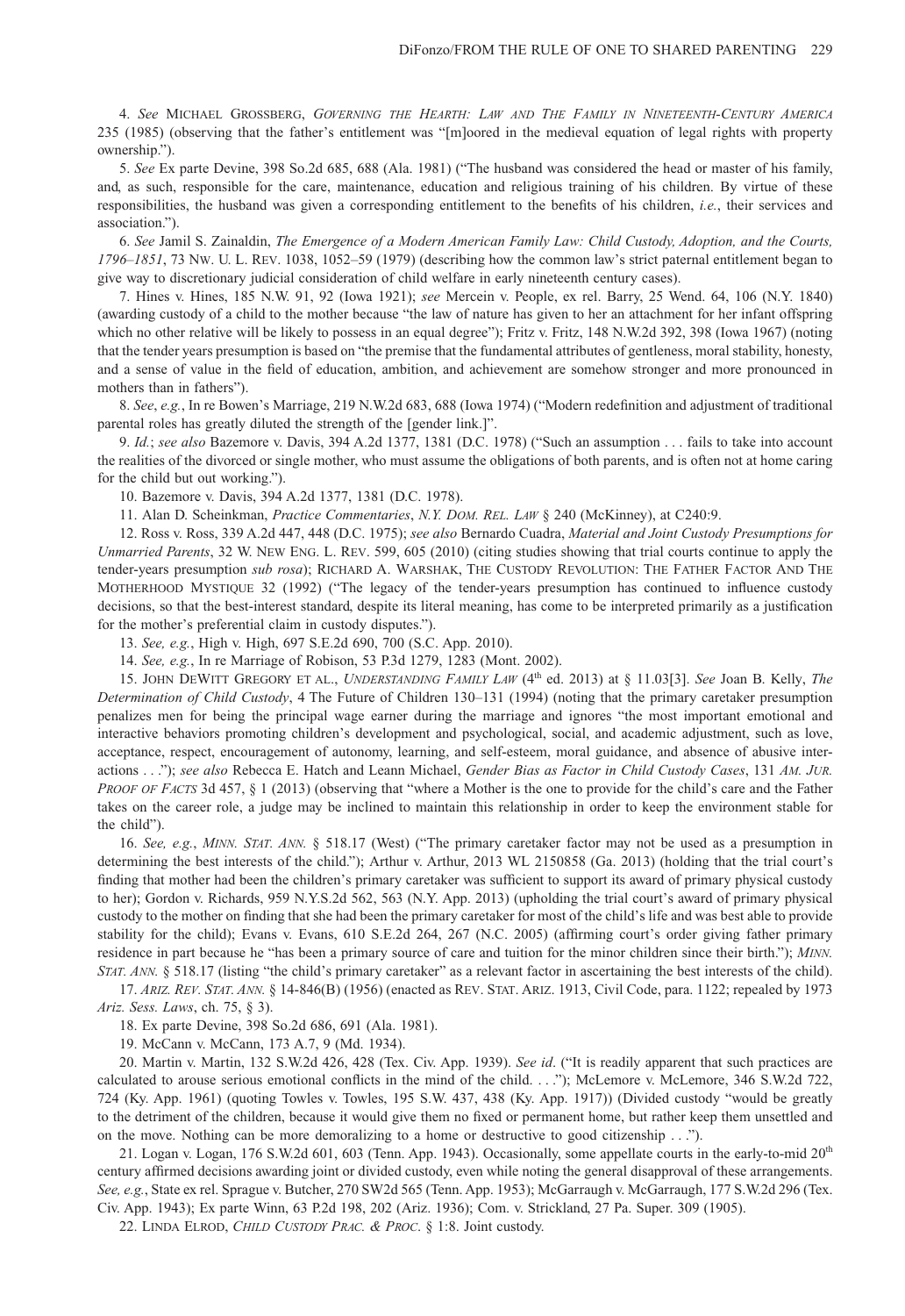23. *N.C. GEN. STAT.* § 50-13.2(b) (enacted in 1975).

24. Elizabeth Scott and Andre Derdeyn, *Rethinking Joint Custody*, 45 Ohio State L.J. 455, 456 n.3 (1984). As of 2012, forty-seven states and the District of Columbia have statutes authorizing joint legal and/or physical custody. Dorothy R. Fait et al., *The Merits and Problems with Presumptions for Joint Custody*, 45 MD. BAR J. 12, 14 (Feb. 2012).

25. Taylor v. Taylor, 508 A.2d 964, 970 (Md. 1986). *See also* Beck v. Beck, 482 A.2d 63 (N.J. 1981); Daniel v. Daniel, 238 S.E.2d 108 (Ga. 1977).

26. *See* Chart 2: Custody Criteria, 46 FAM. L.Q. 524–527 (2013), at http://www.americanbar.org/content/dam/aba/ publications/family\_law\_quarterly/vol46/4win13\_chart2\_custody.authcheckdam.pdf.

27. Taylor v. Taylor, *supra*, 508 A.2d at 970. *See id.* at 971 ("Rarely, if ever, should joint legal custody be awarded in the absence of a record of mature conduct on the part of the parents evidencing an ability to effectively communicate with each other concerning the best interest of the child, and then only when it is possible to make a finding of a strong potential for such conduct in the future.").

28. Braiman v. Braiman, 378 N.E.2d 1019, 1021 (N.Y. 1978). *See also* In re Marriage of M.A., 2004 WL 1048194 (Mo. App. 2004) ("A commonality of beliefs concerning parental decisions and the parties' ability to function as a parental unit in making those decisions are important considerations in determining whether joint legal custody is in the child's best interests."); Farrell v. Farrell, 819 P.2d 896, 899 (Alaska 1991) (noting that "joint legal custody is only appropriate when the parents can cooperate and communicate in the child's best interest"); ELROD, *supra* note 22, at § 1:8 ("Recent studies indicate there are as many postdivorce problems with joint custody as with sole custody if parents continue to create a hostile environment."). By contrast, divorcing parents who together request joint custody should be entitled to carry out that custodial arrangement. In 2012, the Illinois Supreme Court suggested that "the right of fit parents to decide what is in their children's best interests is of constitutional magnitude." In re Marriage of Coulter & Trinidad, 976 N.E.2d 337, 342 (Ill. 2012).

29. Wendy Wang, *Parents' Time with Kids More Rewarding Than Paid Work—and More Exhausting*, Pew Research Social & Demographic Trends, Oct. 8, 2013, at http://www.pewsocialtrends.org/2013/10/08/parents-time-with-kids-more-rewarding -than-paid-work-and-more-exhausting/.

30. *Id.*

31. Marsha Kline Pruett & J. Herbie DiFonzo, *Closing the Gap: Research, Policy, Practice and Shared Parenting*, 52 FAM. CT. REV. 152 (2014).

32. Fiona Kelly, *Enforcing A Parent/Child Relationship at All Cost? Supervised Access Orders in the Canadian Courts*, 49 OSGOODE HALL L.J. 277, 278 (2011); *see also* Patrick Parkinson, *When is Parenthood Dissoluble?*, 26 B.Y.U. J. PUB. L. 147, 156–157 (2012) (describing legislative reforms in Australia to encourage shared parenting).

33. *New Zealand Care of Children Act* 2004, Sec. 5, at http://www.legislation.govt.nz/act/public/2004/0090/latest/ DLM317241.html (emphasizing the child's need for "continuing relationships with both of his or her parents").

34. Taylor v. Taylor, *supra*, 508 A.2d at 966.

35. *See, e.g.*, O'Brien v. O'Brien, 704 So. 2d 933, 935 (La. App. 1997) ("Each child custody case must be viewed in light of its unique facts and circumstances with the principal goal of reaching a decision that embodies the best interest of the child."); *New Zealand Care of Children Act* 2004, Sec. 4 ("The welfare and best interests of the child must be the first and paramount consideration. . . ."

36. *See, e.g.*, LA. CIV. CODE ANN. art. 134 (setting out 12 factors for the court to consider in determining the best interests of the child).

37. The relevant South Dakota statute commands only consideration of the child's "temporal, mental, and moral welfare." *S.D. CODIFIED LAWS* § 25-5-10. The state supreme court fleshed out those five words into a substantial listing of six multi-faceted factors. Fuerstenberg v. Fuerstenberg, 591 N.W.2d 798, 807 (S.D. 1999).

38. Alan D. Scheinkman, *Practice Commentaries*, *N.Y. DOM. REL. LAW* § 240 (McKinney). New York's custody statute runs against the grain of most statutes in supplying practically no guidance, noting only that the court "shall enter orders for custody . . . as, in the court's discretion, justice requires, having regard to the circumstances of the case and of the respective parties and to the best interests of the child. . . ." *N.Y. DOM. REL. LAW* § 240(1)(a). The statute specifies only certain violence and abuse factors as considerations for custody. If allegations of domestic violence "are proven by a preponderance of the evidence, the court must consider the effect of such domestic violence upon the best interests of the child. . . ." *Id.* The court "shall not place a child in the custody of a parent who presents a substantial risk of harm to that child. . . ." *Id.* Nor may the court award custody to a person convicted of the murder of a parent, legal custodian or guardian, or sibling of the child at issue in the proceeding. *Id.* at 1-c.(a). The New York statute provides no distinction between legal and physical custody.

39. *See, e.g.*, IND. CODE ANN. § 31-14-13-2 (West) (listing eight factors); Fitzsimmons v. Fitzsimmons, 722 P.2d 671, 675 (New Mex. App. 1986) (noting that the child custody statute "does not mandate that the court give greater or lesser weight to any specific factor. That is a matter reserved to the trial court's discretion. It is the trial judge who hears all the evidence, who observes the demeanor of the parties and their witnesses and who is in the best position to exercise his sound judgment.").

40. *See, e.g.*, Benal v. Benal, 22 So.2d 369, 372–377 (Ms. App. 2009) (identifying and discussing the 11 factors set out by the state supreme court in Albright v. Albright, 437 So.2d 1003 (Ms. 1983)).

41. The Texas statute reflects a common theme in declaring that the "public policy of this state" consists of "assur[ing] that children will have frequent and continuing contact with parents who have shown the ability to act in the best interest of the child; [] provid[ing] a safe, stable, and nonviolent environment for the child; and [] encourag[ing] parents to share in the rights and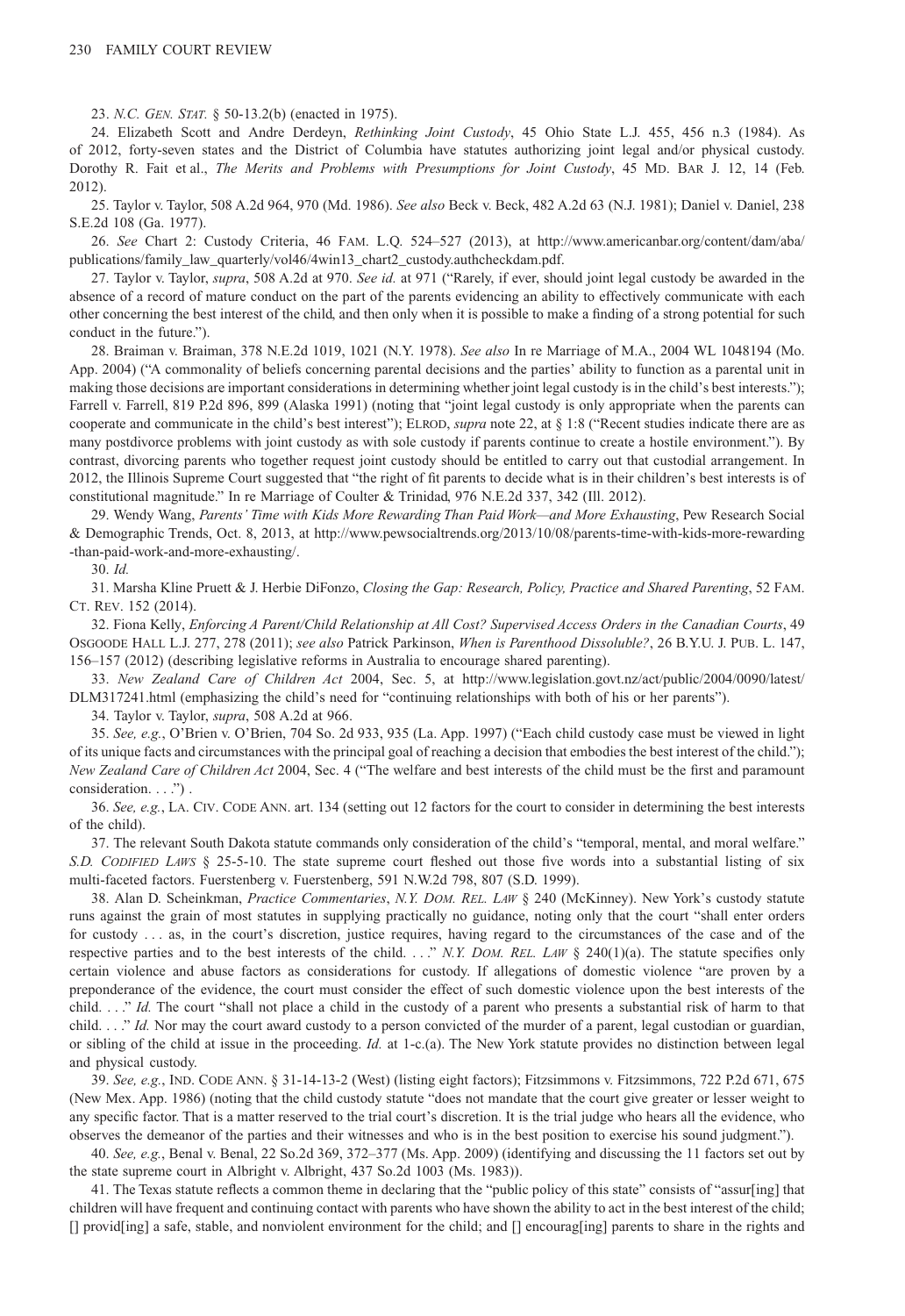duties of raising their child after the parents have separated or dissolved their marriage." TEX. FAM. CODE ANN. § 153.001 (West). In Canada, the Divorce Act provides both that the court must consider "only the best interests of the child," but that in doing so the court must adhere to "the principle that a child of the marriage should have as much contact with each spouse as is consistent with the best interests of the child. . . ." Divorce Act [Canada], R.S.C., 1985, c.3 (2<sup>nd</sup> Supp.).

42. ARIZ. REV. STAT. ANN. § 25-401 (added by Laws 2012, Ch. 309, § 4).

43. *Id.* This section also provides that during the scheduled parenting time each parent "is responsible for providing the child with food, clothing and shelter and may make routine decisions concerning the child's care." *Id.*

44. *Id.*, § 25-403.01.

45. *Id.*, § 25-403.

46. *Id.*, § 25-403.01.

47. *See* ELROD, *supra* note 22, at § 5:8. Statutory criteria; Fait et al., *supra* note 24, at, 14.

48. New York, North Dakota, and Rhode Island do not have statutes providing for joint custody, but each state permits these orders through case law. *See* Braiman v. Braiman, 378 N.E.2d 1019 (N.Y. 1978); Fonder v. Fonder, 823 N.W.2d 504 (N.D. 2012); and Murphy v. Murphy, 714 A.2d 576 (R.I. 1998).

49. *See* Minnesota Joint Physical Child Custody Presumption Study Group Report (Jan. 14, 2009), App. A, at 29-25 (survey of state-by-state presumptions as of 2008), at http://www.leg.state.mn.us/docs/2009/mandated/090065.pdf.

50. IOWA CODE ANN. § 598.41 (West).

51. *2013 Arkansas Laws Act* 1156 (S.B. 901) (amending ARK. CODE ANN. § 9–13–101(a)) (emphasis omitted). The new legislation also provided that "custody shall be awarded in such a way so as to assure the frequent and continuing contact of the child with both parents" consistent with the child's best interest, including the provision favoring an award of joint custody. *Id.*

52. Bailey v. Bailey, 244 S.W.3d 712, 714 (Ark. App. 2006); *see* Aaron v. Aaron, 305 S.W.2d 550, 552 (Ark. 1957) ("Divided custody of a minor child is not favored, unless circumstances clearly warrant such action.").

53. Kamal v. Imroz, 759 N.W.2d 914, 918 (Neb. 2009); *see also* McIver v. McIver, 2013 WL 5434646 (Neb. App. Oct. 1, 2013) ("Nebraska has not yet recognized a presumption in favor of joint custody, and joint custody remains disfavored to the extent that if both parties do not agree, the court can award joint custody only if it holds a hearing and makes the required finding.").

54. *See, e.g.*, D.M.P.C.P. v. T.J.C., Jr., 2012 WL 6554383 (Ala. App. 2012); Arndt v. Arndt, 100 A.D.3d 879, 954 N.Y.S.2d 196 (N.Y. App. 2012); Lewis v. Lewis, 734 S.E.2d 322 (S.C. App. 2012); Earley v. Earley, 2012 WL 4862551 (Ohio Ap. 2012); Shinall v. Carter, 2012 IL App (3d) 110302 (Ill. App. 2012); Pena v. Stoddard, 2011 WL 704324 (Tex. App. 2011). Of course, the lack of communication must rise to the level of impeding joint parenting. *See* Nguyen v. Le, 960 So.2d 261, 266 (La. App. 2007) (affirming a joint custody ruling, observing that while the parties had "a lack of communication with each other, . . . neither party related any specific instance where they disagreed regarding parenting decisions").

55. MO. ANN. STAT. § 452.375(5)(1) (West).

56. ALA. CODE § 30-3-152(b); *cf. id.*, § 30-3-152(b) (providing that joint custody is presumed to be in the best interests of the child if the parents both request it); *see also* IOWA CODE ANN. § 598.41 (West) (directing the court to "consider granting joint custody in cases where the parents do not agree to joint custody" on the application "of either parent").

57. Fountain v. Waguespack, 639 So.2d 882, 887 (La. App. 1994) (characterizing LA. CIV. CODE ANN. art. 132).

58. *See, e.g.*, Elrod & Dale, *supra* note 2, at 399 (noting that when joint custody was ordered over one party's objection, "the rate of relitigation is roughly the same as when a parent has sole custody").

59. Rosenfeld v. Rosenfeld, 529 N.W.2d 724, 726 (Minn. Ct. App. 1995).

60. Meyer v. Anderson, 2002 WL 1251449 (Ohio App. 2002).

61. *See, e.g.*, *South Dakota Codified Laws* § 25-5-7.1 ("In any custody dispute between parents, the court may order joint legal custody so that both parents retain full parental rights and responsibilities with respect to their child and so that both parents must confer on, and participate in, major decisions affecting the welfare of the child.").

62. VA. CODE ANN. § 20-124.2B.

63. Peterson v. Swarthout, 214 P.3d 332, 336n.6 (Alaska 2009).

64. *Id.* (noting that while joint legal custody is preferred, it "is only appropriate when the parents can cooperate and communicate in the child's best interest.") (quoting Farrell v. Farrell, 819 P.2d 896, 899 (Alaska 1991)).

65. KAN. STAT. ANN. § 23-3206 (West).

66. GA. CODE ANN. § 19-9-3(a)(1).

67. *Id.* § 19-9-3(d).

68. Willis v. Willis, 707 S.E.2d 344, 347 (Ga. 2011).

69. HAW. REV. STAT. § 571-46(a)(1) (West); *see also* IND. CODE § 31-17-2-13 ("The court may award legal custody of a child jointly if the court finds that an award of joint legal custody would be in the best interest of the child."); KY. REV. STAT. ANN. § 403.270 (5) ("The court may grant joint custody to the child's parents ... if it is in the best interest of the child."). In the case of Marriage of Gerchak, 2007 WL 5471744 (Ariz. App. 2007), the appellate court explicitly rejected a party's assertion that there was "an unstated presumption in the judicial system" that joint custody is preferred. *Id.* at \*3. The court affirmed that Arizona law called upon the court to determine the appropriate custodial arrangement exclusively upon the best interests of the child. *Id.*; ARIZ. REV. STAT. § 25-403.The Maryland Court of Appeals carefully articulated its rationale for refusing to adopt any custody preferences:Formula or computer solutions in child custody matters are impossible because of the unique character of each case, and the subjective nature of the evaluations and decisions that must be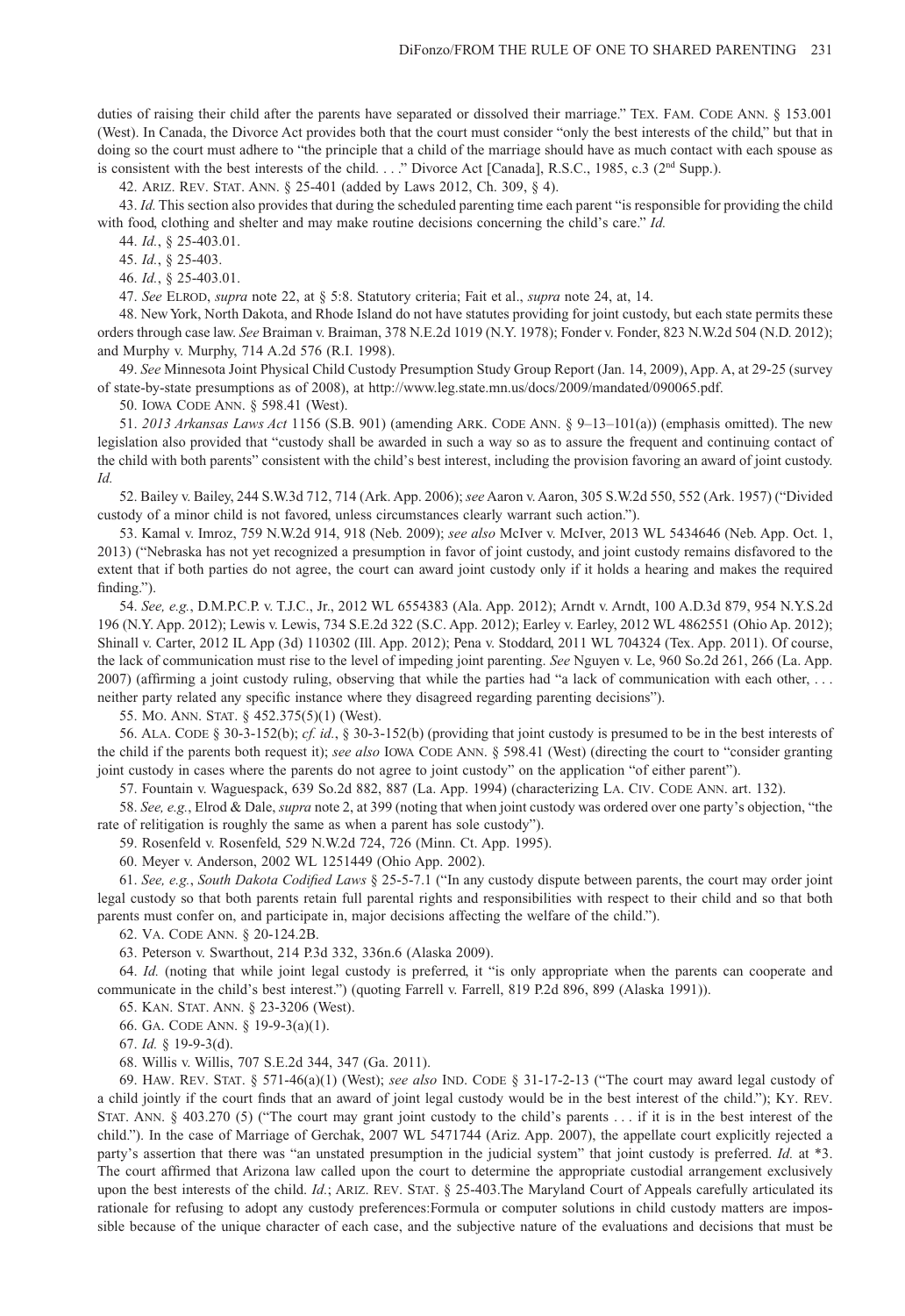made. At best we can discuss the major factors that should be considered in determining whether joint custody is appropriate, but in doing so we recognize that none has talismanic qualities, and that no single list of criteria will satisfy the demands of every case . . . We emphasize that in any child custody case, the paramount concern is the best interest of the child. Taylor v. Taylor, 508 A.2d 964, 970 (Md. 1986).

70. ARIZ. REV. STAT. § 25-403.01(A) (Ariz. Laws 2012, Ch. 309 (effective Jan. 1, 2013)).

71. *Id.*, § 25-403.01(B); *see* § 25-403(A) (listing the eleven factors); § 25-403.01(B) (listing the four additional factors). 72. *Id.*, § 25-403.02(B).

73. *Id.*, § 25-403.01(D). The court need not comply with this directive if after a hearing it finds "that parenting time would endanger the child's physical, mental, moral or emotional health." *Id.*

74. Word v. Remick, 58 S.W.3d 422, 426 (Ark. App. 2001) ("Joint custody or equally divided custody of minor children is not favored in Arkansas unless circumstances clearly warrant such action.").

75. *See* VT. STAT. ANN. tit. 15 § 665(a) ("When the parents cannot agree to divide or share parental rights and responsibilities, the court shall award parental rights and responsibilities primarily or solely to one parent."; Cabot v. Cabot, 697 A.2d 644, 649 (Vt. 1997) ("The meaning of § 665(a) is plain: where the parents cannot agree, the court must award primary (or sole) parental rights and responsibilities to one parent.").

76. In re Marriage of Dobey, 258 Ill.App.3d 874, 876 (1994). Maryland's highest court has also emphasized the need for evidence of both present harmonious contact between the parents and a basis for believing the pattern has been set for further cooperation: "Rarely, if ever, should joint legal custody be awarded in the absence of a record of mature conduct on the part of the parents evidencing an ability to effectively communicate with each other concerning the best interest of the child, and then only when it is possible to make a finding of a strong potential for such conduct in the future." Taylor v. Taylor, 508 A.2d 964, 971 (Md. 1986). Resolving disputes between joint legal custodians has led more than one appellate judge to opine that "[l]ike so many theories which have a noble purpose, [joint legal custody] often prove[s] to be unworkable when tested in a practical world." Matter of Marriage of Debenham, 896 P.2d 1098, 1099–1100 (Kan. App. 1995) (quoting Burchell v. Burchell, 684 S.W.2d 296, 301 (Ky. App. 1984) (Gudgel, J., concurring and dissenting)). The Debenham court reluctantly affirmed the trial judge's resolution of a school placement issue, noting the likelihood that "neither party will find much satisfaction with our decision" and that the parents "may well litigate the school issue on a yearly basis." Debenham, *supra*, 896 P.2d at 1101. The appellate court blamed the legislature for its discomfort: "[O]ur legislature has declared joint custody and equal decisional rights as the public policy of this state. Under such mandate, courts are ill-equipped to decide these questions; but the courts must do so as best they can." *Id.*

77. Braiman v. Braiman, 378 N.E.2d 1019 (N.Y. 1978); *see* Timothy Tippins, 3 *New York Matrimonial Law and Practice* § 21:3. Braiman rule (describing the Braiman case as the "premier fount of New York's decisional law relative to joint custody  $\ldots$ .").

78. Braiman v. Braiman, *supra*, 378 N.E.2d at 1021.

79. *See, e.g.*, Martinez v. Hyatt, 86 A.D.3d 571, 927 N.Y.S.2d 375 (N.Y. App. 2011) (quoting Braiman v. Braiman, *supra*); Gorniok v. Zeledon-Mussio, 82 A.D.3d 767, 918 N.Y.S.2d 516 (N.Y. App. 2011) (same); Fiorelli v. Fiorelli, 34 A.D.3d 1216, 824 N.Y.S.2d 695 (N.Y. App. 2006) (same).

80. TAMMY E. HINSHAW & JUDY E. ZELIN, 19B CARMODY-WAIT 2D § 118A:85. Joint custody. *See* Robert Emery, *Joint Physical Custody*, Psychology Today, May 18, 2009, at http://www.psychologytoday.com/blog/divorced-children/200905/joint -physical-custody (observing that "joint physical custody is the best and the worst arrangement for children. It's the best when parents can cooperate enough to make joint physical custody work for children. It's the worst when joint physical custody leaves children in the middle of a war zone.").

81. McCarty v. McCarty, 807 A.2d 1211, 1213 (Md. Spec. App. 2002) (quoting Taylor v. Taylor, 508 A.2d 964, 967 (Md. 1986)).

82. *See* Mason v. Coleman, 850 N.E.2d 513, 518 (Mass. 2006) ("Shared physical custody necessitates ongoing joint scheduling and provision for supervision and transportation of children between homes, schools, and youth activities.").

83. McCarty v. McCarty, *supra*, 807 A.2d at 1213 (quoting Taylor v. Taylor, *supra* 508 A.2d at 967).

84. ARIZ. REV. STAT. § 25-403.02(E). *See also* CONN. GEN. STAT. § 46b-56a (West 2005) (noting that "the court may award joint legal custody without awarding joint physical custody where the parents have agreed to merely joint legal custody."); HAW. REV. STAT. § 571-46.1(b) (providing that the court's order "may award joint legal custody without awarding joint physical custody."); IND. CODE § 31-17-2-14 ("An award of joint legal custody . . . does not require an equal division of physical custody of the child.").

85. *See* Bell v. Bell, 794 P.2d 97, 99 (Alaska 1990) ("While actual physical custody may not be practical or appropriate in all cases, it is the intent of the legislature that both parents have the opportunity to guide and nurture their child and to meet the needs of the child on an equal footing beyond the considerations of support or actual custody.") (quoting *An Act Relating to Child Custody*, ch. 88 § 1(a), SLA 1982). The actual prevalence of joint physical custody is hard to estimate. Two decades ago, a California study found joint legal custody (79% of cases) much more common that joint physical custody (19.6% of cases). Significantly, the study also found that a substantial shift took place in many joint physical custody cases. Within three years of the court order, 45% of the joint physical custody arrangements had become *de facto* sole custody situations, with children living with their mothers. ELEANOR MACCOBY & ROBERT MNOOKIN, DIVIDING THE CHILD: SOCIAL AND LEGAL DILEMMAS OF CUSTODY (Harvard University Press 1992). A 2009 Washington State study found that "46 percent of children of divorce, statewide, are ordered to spend a minimum of 35 percent parenting time with their biological fathers." Bill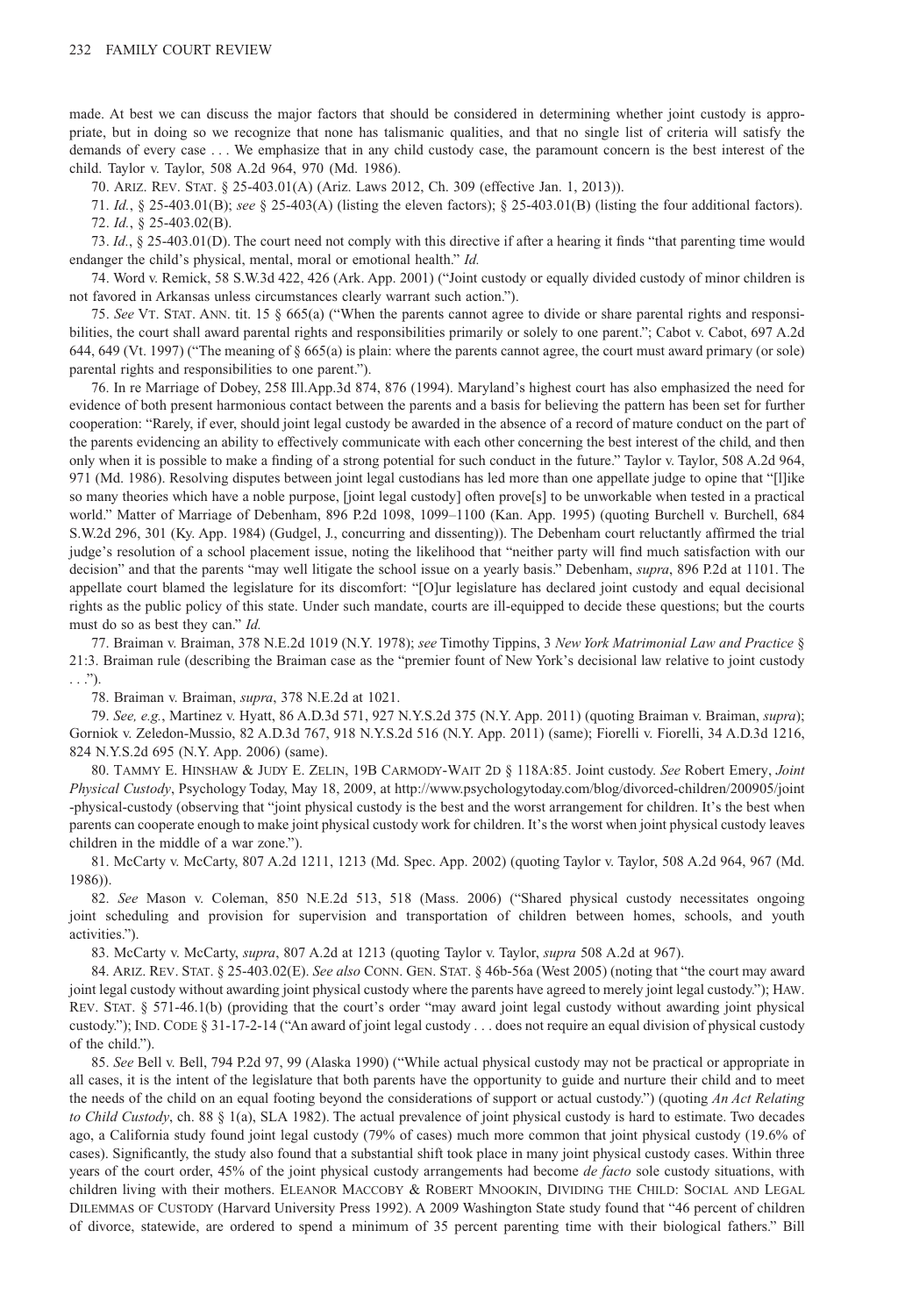Harrington, *Giving Parents Equal Parenting Time by Law*, Seattle Times, Feb. 25, 2009, at http://seattletimes.com/html/opinion/ 2008786615\_opinb26harrington.html (discussing the Residential Time Summary Report prepared by the state Office of the Administrator for the Courts).

86. MO. REV. STAT. § 452.375(1)(3) (2011); *see, e.g.*, 750 ILL. COMP. STAT. 750 ILCS 5/602.1(d) ("Nothing within this section shall imply or presume that joint custody shall necessarily mean equal parenting time."); Squires v. Squires, 854 S.W.2d 765, 764 (Ky. 1993) ("Equal time residing with each parent is not required, but a flexible division of physical custody of the children is necessary.").

87. MO. REV. STAT. § 452.375(1)(3) (2011).

88. *MASS. GEN. LAWS ANN.* ch. 208, § 31 (West); *see also* N.J. REV. STAT. § 9:2-4 (declaring "the public policy of this State to assure minor children of frequent and continuing contact with both parents after the parents have separated or dissolved their marriage and that it is in the public interest to encourage parents to share the rights and responsibilities of child rearing in order to effect this policy").

89. TENN. CODE ANN. § 36-6-106(a). Wisconsin has a similar statute which call for the court to "set a placement schedule that allows the child to have regularly occurring, meaningful periods of physical placement with each parent and that maximizes the amount of time the child may spend with each parent, taking into account geographic separation and accommodations for different households." WIS. STAT.  $\S$  767.41(4)(a)(2).

90. CAL. FAM. CODE §§ 3002, 3080 (West 1993).

91. *Id.*, § 3011.

92. *Id.*, § 3004. Another provision gives the court the power to grant joint legal custody without joint physical custody. *Id.*, § 3085.

93. IDAHO CODE ANN. § 32-717B(4).

94. *Id.*, § 32-717B(2).

95. *Id.*, § 32-717B(4); *see also* D.C. CODE § 16-914 (providing "a rebuttable presumption that joint custody is in the best interest of the child . . ." but apparently subsuming it under the authority of the court to "issue an order that provides for frequent and continuing contact between each parent and the minor child or children and for the sharing of responsibilities of child-rearing and encouraging the love, affection, and contact between the minor child or children and the parents").

96. LA. REV. STAT. ANN. § 9:335(A)(2)(b).

97. Brewer v. Brewer, 895 So.2d 745, 750 (La. App. 2005).

98. GA. CODE ANN., § 19-9-6(6) (West 2011).

99. NEV. REV. STAT. ANN. § 125.460 (West).

100. Rivero v. Rivero, 216 P.3d 213, 219 (Nev. 2009). *See also* OKLA. STAT. ANN. tit. 43, § 110.1 (West) (unless the court finds that shared parenting would be detrimental to the child, it must provide "substantially equal access to the minor children to both parents at a temporary order hearing."); Miller v. Miller, 568 S.E.2d 914, 918 (N.C. App. 2002) (for child support calculation purposes, the term joint custody applies where "each parent has custody for more than one-third of the year . . .").

101. UTAH CODE ANN. § 30-3-10.1 (West).

102. *Id.*, § 30-3-32.

103. *Id.*, § 30-3-35 and 30-3-35.5, respectively.

104. *Id.*, § 30-3-34(2).

105. MINN. STAT. § 518.175(1)(e).

106. *Id.*

107. *AMERICAN LAW INSTITUTE, PRINCIPLES OF THE LAW OF FAMILY DISSOLUTION* § 2.08 (2002) (proposing that, in the absence of parental agreement, "the court should allocate custodial responsibility so that the proportion of custodial time the child spends with each parent approximates the proportion of time each parent spent performing caretaking functions for the child prior to the parents' separation or, if the parents never lived together, before the filing of the action . . .").

108. W.VA. CODE § 48-9-206(a).

109. *Id.*, § 48-9-206(a)(1-8).

110. TEX. FAM. CODE ANN. § 153.134(b)(1).

111. *Id.*, § 153.134(b)(2) & (b)(4).

112. *Id.*, § 153.002.

113. IDAHO CODE ANN. § 32-717B (West).

115. *Id.* In Idaho, as in some other states with a joint custody presumption, a court awarding sole custody must make specific findings describing why joint custody is inappropriate. IDAHO CODE ANN. § 32-717B; see Roeh v. Roeh, 746 P.2d 1016, 1020 (Ida. App. 1987) (noting that "if a court determines to award either physical or legal custody solely to one parent, the court is required to state in its decision the reasons why the award is not for joint custody."). In that case, the appellate court stressed the importance of a high level of specificity; merely alluding to one party's unfitness or including facts that only implied the court's reasoning was held insufficient to overcome the presumption. Roeh v. Roeh, *supra*, 746 P.2d at 1018–21.

116. CAL. FAM. CODE § 3002, 3020 (West). Joint legal custody is defined conventionally, with both parents sharing "the right and the responsibility to make the decisions relating to the health, education, and welfare of a child." *Id.*, § 3003.

117. *Id.*, § 3080. The presumption is also subject to the statute detailing the best interest considerations. *See* §§ 3011, 3080. 118. *Id.*, § 3004. This provision is also subject to the best interest statute (*Id.*, § 3011).

<sup>114.</sup> *Id.*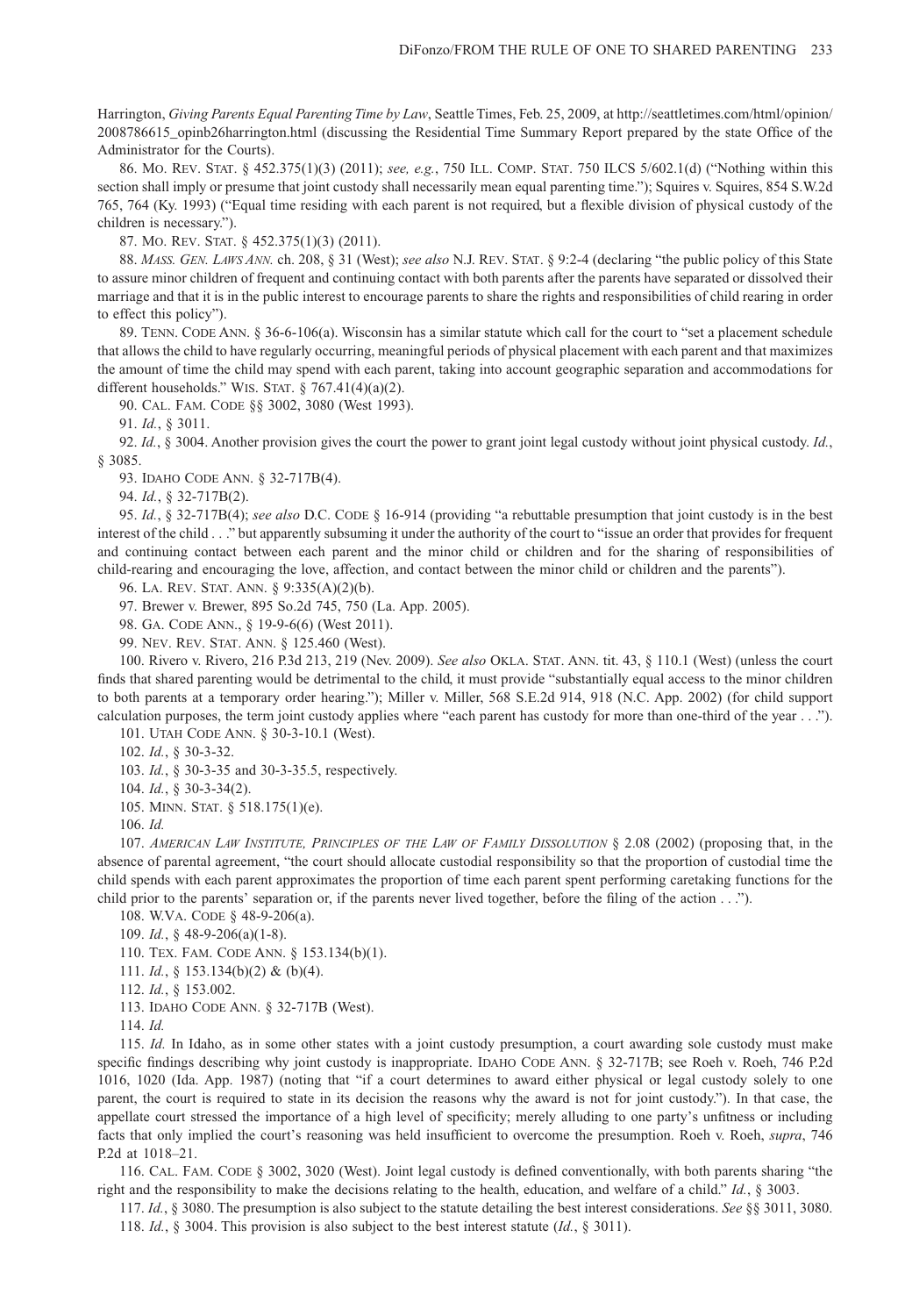#### 234 FAMILY COURT REVIEW

119. In almost identical terms, the Florida Legislature pronounced "the public policy of this state that each minor child has frequent and continuing contact with both parents after the parents separate or the marriage of the parties is dissolved and to encourage parents to share the rights and responsibilities, and joys, of childrearing." FLA. STAT. ANN. § 61.13 (West). Accordingly, courts are directed to "order that the parental responsibility for a minor child be shared by both parents unless the court finds that shared parental responsibility would be detrimental to the child." *Id.* But there is no presumption "for or against any specific time-sharing schedule when creating or modifying the parenting plan of the child." *Id.*

120. *See* ALA. CODE § 30-3-152(c) ("If both parents request joint custody, the presumption is that joint custody is in the best interest of the child."); CAL. FAM. CODE § 3080 (West 1993) ("There is a presumption, affecting the burden of proof, that joint custody is in the best interest of a minor child . . . where the parents have agreed to joint custody or so agree in open court at a hearing for the purpose of determining the custody of the minor child."); CONN. GEN. STAT. § 46b-56a(b) ("There shall be a presumption, affecting the burden of proof, that joint custody is in the best interests of a minor child where the parents have agreed to an award of joint custody or so agree in open court."); N.M. STAT. ANN. § 40-4-9.1(D) ("In any case in which the parents agree to a form of custody, the court should award custody consistent with the agreement unless the court determines that such agreement is not in the best interests of the child.") The New Hampshire custody statute contains a presumption "that joint decision-making responsibility is in the best interest of minor children" which may be triggered either by mutual agreement or by the request of "either parent." N.H. REV. STAT. ANN. § 461-A:5(I-II). In the latter case, joint custody may be awarded in the court's discretion, and the court may appoint a guardian *ad litem* to assist in this determination. In either case, should the court refuse to order joint custody it "shall state in its decision the reasons for the denial." *Id.*

121. TENN. CODE ANN. § 36-6-101(a)(2)(A)(i).

122. *See, e.g.*, CONN. GEN. STAT. § 46b-56a(b); Tennessee Code § 36-6-101(a)(2)(A)(i).

123. Darvarmanesh v. Gharacholou, 2005 WL 1684050, at \*7 (Tenn. App. 2005) (quoting Dodd v. Dodd, 737 S.W.2d 286, 290 (Tenn. App. 1987)).

124. *Id.* (quoting Garner v. Garner, 773 S.W.2d 245, 248 (Tenn. App. 1989) (Koch, J., dissenting)).

125. W. VA. CODE ANN. § 48-9-207(b) (West). This type of presumption aligns with West Virginia's approximation rule for allocating custodial responsibility: "[T]he court shall allocate custodial responsibility so that the proportion of custodial time the child spends with each parent approximates the proportion of time each parent spent performing caretaking functions for the child prior to the parents' separation . . ." W. VA. CODE ANN. § 48-9-206 (West).

126. W. VA. CODE § 48-9-207(b) (West).

127. NEB. REV. STAT. § 42-364(3)(b). In 2012, the South Carolina Legislature amended its custody statutes to provide that "[i]f custody is contested or if either parent seeks an award of joint custody, the court shall consider all custody options, including, but not limited to, joint custody  $\ldots$ ." S.C. CODE ANN. § 63-15-230(C) (2012).

128. NEB. REV. STAT. § 42-364(3)(b).

129. *See* Kay v. Ludwig, 686 N.W.2d 619, 628–630 (Neb. App. 2004) (describing the sequence of court decision and legislative enactment).

130. *Id.*, 686 N.W.2d at 629. In 2007, the Nebraska Supreme Court further narrowed the scope of a trial court's ability to order joint *physical* custody in cases in which neither parent requested it. Zahl v. Zahl, 736 N.W.2d 365 (Neb. 2007).

131. *See, e.g.*, TENN. CODE ANN., § 36-6-101(a)(2)(A)(i) ("[N]either a preference nor a presumption for or against joint legal custody, joint physical custody or sole custody is established. . . .").

132. *See, e.g.*, WYO. STAT. ANN., § 20-2-201(a) ("[T]he court may make by decree or order any disposition of the children that appears most expedient and in the best interests of the children."); *id.*, § 20-2-201(d) "Custody shall be crafted to promote the best interests of the children, and may include any combination of joint, shared or sole custody."

133. These include Florida, Idaho, Louisiana, New Mexico, Texas, Washington, D.C., Wisconsin, and Utah. For example, the Idaho statute provides that "absent a preponderance of the evidence to the contrary, there shall be a presumption that joint custody is in the best interests of a minor child or children." IDAHO CODE ANN. § 32-717B(4). The Florida statute similarly provides that the court "shall order that the parental responsibility for a minor child be shared by both parents unless the court finds that shared parental responsibility would be detrimental to the child." FLA. STAT. § 61.13(2)(c)(2) (2009). A recent Florida appellate case has held, however, that even with this statutory presumption *and* with a signed parental agreement, a trial court should have conducted its own best interests analysis prior to entry of a joint custody order. Sparks v. Sparks, 75 So.3d 861 (Fla. App. 2011). Note that a parent's domestic violence offense or history of domestic violence will frequently serve to rebut the presumption. Jurisdictions with these provisions include Idaho, Texas, Utah, Washington, D.C., West Virginia, and Wisconsin. The Idaho statute contains a presumption "that joint custody is not in the best interests of a minor child if one (1) of the parents is found by the court to be a habitual perpetrator of domestic violence." IDAHO CODE ANN. § 32-717B(5).

134. N.M. STAT. ANN. § 40-4-9.1(A).

135. *Id.*, § 40-4-9.1(B). 136. *Id.*, § 40-4-9.1(C). 137. *Id.*, § 40-4-9.1(E). 138. *Id.*, § 40-4-9.1(F). 139. *Id.* 140. *Id.* 141. *Id.*, §§ 40-4-9.1(J)(1); 40-4-9.1(L)(4). 142. *Id.*, § 40-4-9.1(J)(2). 143. *Id.*, § 40-4-9.1(J)(3).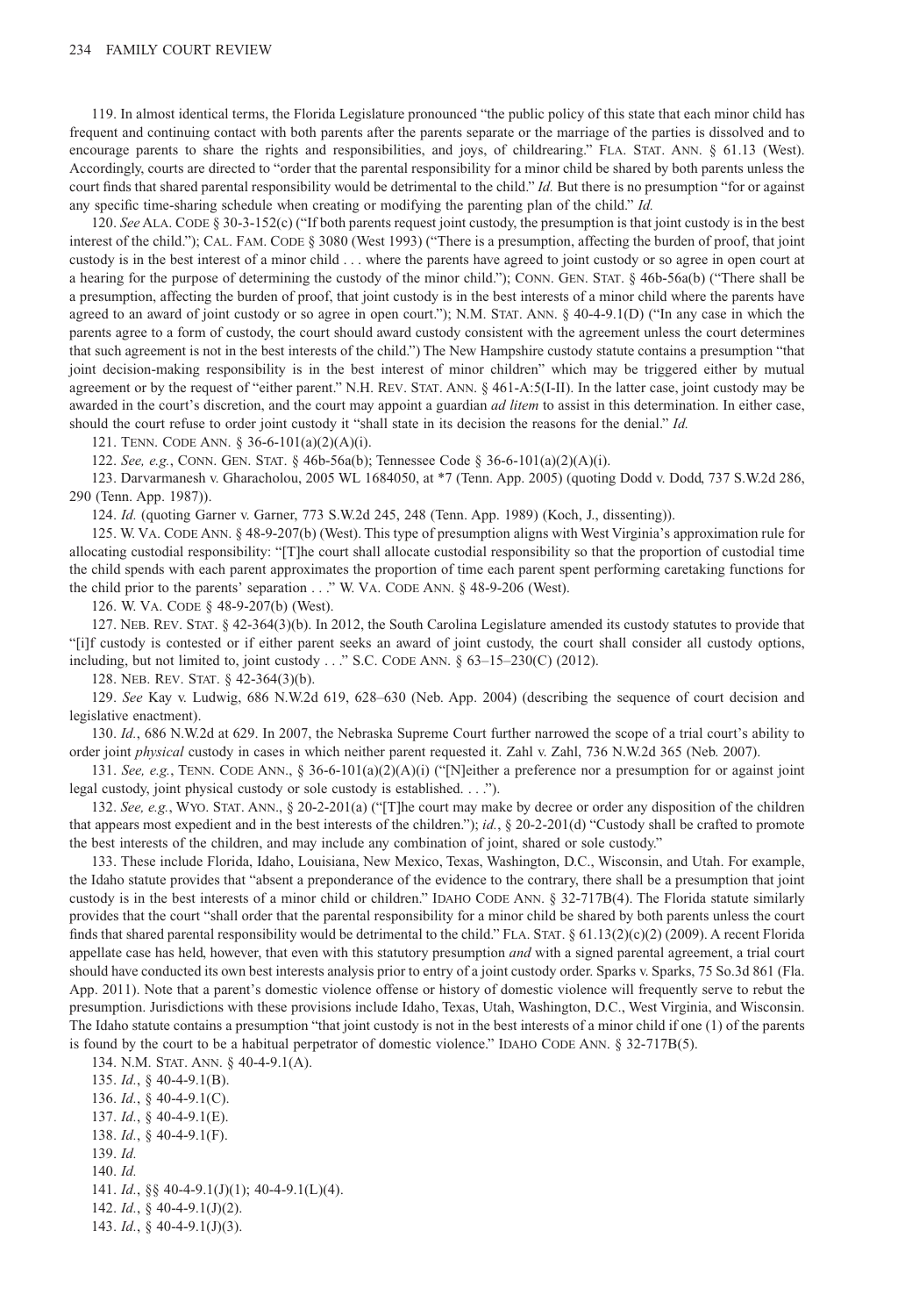144. *Id.*, § 40-4-9.1(J)(4)(a-e).

145. *Id.* 146. *Id.*

147. Black's Law Dictionary 1223 (8th ed. 2004).

148. Fed. R. Evid. 301.

149. Unif. R. Evid. 302(a). *See* Leo H. Winery, *The Uniform Rules of Evidence (1999): Presumptions and Their Effect*, 54 OKLA. L. REV. 553, 556–557 (2001) (elaborating on the differences between the two types of presumptions).

150. Black's Law Dictionary 1224 (8th ed. 2004).

151. Fait et al., *supra* note 24, at 15.

152. *Id.* at 15-16.

153. *See, e.g.*, ALA. CODE § 30-3-152(C); NEV. REV. STAT. § 125.490.

154. *See* Robert E. Emery & Kimberly C. Emery, *Should Courts or Parents Make Child-Rearing Decisions?: Married Parents as a Paradigm for Parents Who Live Apart*, 43 WAKE FOREST L. REV. 365 (2008) (arguing that the authority of the courts to intervene in the decision making of never married, divorced and separated parents is too broad; the better approach is a hands off doctrine).

155. Scott & Derdeyn, *supra* note 24, at 457. Their article was published in 1984.

156. *Id.*; *see* Nancy Ver Steegh & Dianna Gould-Saltman, *Joint Legal Custody Presumptions: A Troubling Legal Shortcut*, 52 FAM. CT. REV. 263 (2014).

157. Margaret F. Brinig, *Penalty Defaults in Family Law: The Case of Child Custody*, 33 FLA. ST. U. L. REV. 779, 781–82 (2006) (footnotes omitted).

158. *See, e.g.*, WASH. REV. CODE ANN. § 26.09.191(1) (West) (declaring that "mutual decision-making" shall not be required if the court has found that a parent has engaged in "a history of acts of domestic violence . . . or an assault or sexual assault which causes grievous bodily harm or the fear of such harm."); IDAHO CODE ANN. § 32-717B(5) (2000) (presumption against joint custody if one of parents is found to be a habitual perpetrator of domestic violence); MINN. STAT. ANN. § 518.17, sub. 2 (2000) (rebuttable presumption that joint legal or physical custody is not in the best interests of the child if domestic abuse has occurred); FLA. STAT. ANN.  $\S$  61.13(2)(b)(2) (2000) (same). In 1990, the U.S. Congress passed a concurrent resolution that "for purposes of determining child custody, credible evidence of physical abuse of a spouse should create a statutory presumption that it is detrimental to the child to be placed in the custody of the abusive spouse. H. CON. RES. 172 (1990). *See also* Judith G. Greenberg, *Domestic Violence and the Danger of Joint Custody Presumptions*, 25 N. ILL. U. L. REV. 403, 415 (2005) ("Not surprisingly, there is tremendous agreement among commentators that joint custody, legal or physical, is not desirable in families in which there is a history of domestic violence.").

159. *See* Leslie Joan Harris, *Failure to Protect from Exposure to Domestic Violence in Private Custody Contests*, 44 FAM. L.Q. 169, 171–72 (2010) ("Laws providing that courts must consider evidence that one parent battered the other are particularly powerful tools for resisting requests for joint custody.").

160. Nat'l Council of Juv. & Fam. Ct. Judges, Model Code on Domestic and Family Violence § 401 (1994).

161. Harris, *supra* note 159, at 173; *see* Erin Bajackson, *Best Interests of the Child—A Legislative Journey Still in Motion*, 25 J. AM. ACAD. MATRIM. LAW. 311, 332–334 (2013) (describing the two legislative approaches).

162. Harris, *supra* note 159, at 173. The statutes differ in the extent of violence sufficient to trigger the presumption. *See, e.g.*, ALASKA STAT. § 25.24.150(g) ("history of perpetrating domestic violence"); ARIZ. REV. STAT. ANN. § 25-403.03(D) ("significant history of domestic violence"); CAL. FAM. CODE § 3044 ("perpetrated domestic violence"); D.C. CODE § 16-914 (commission of an "intrafamily offense"); HAW. REV. STAT. ANN. § 571-46(9) ("family violence"); NEV. REV. STAT. ANN. § 125C.230, 125.480 ("one or more acts of domestic violence"); N.D. CENT. CODE § 14-09-06.2(1)(j) ("pattern of domestic violence"); OR. REV. STAT. ANN. § 107.137 ("committed abuse [one or more acts]"); WASH. REV. CODE ANN. § 26.09.191(1), (2)(a) ("history of acts of domestic violence").

163. Greenberg, *supra* note 158, at 415.

164. *See id.* at 415–431; Nancy Ver Steegh, *Differentiating Types of Domestic Violence: Implications for Child Custody*, 65 LA. L. REV. 1379, 1379 (2005) ("Family Courts have traditionally turned a blind eye to domestic violence or have minimized its significance."); Dana Harrington Conner, *Back to the Drawing Board: Barriers to Joint Decision-Making in Custody Cases Involving Intimate Partner Violence*, 18 DUKE J. GENDER L. & POL'Y 223, 225 (2011) (describing the "heavy burden" the victim needs to meet in order to trigger the presumption. "[S]ome jurisdictions require that the victim prove she suffered physical injuries as a result of abuse, the act is recent, weapons were used in the commission of the act, the act was part of a continuing course of conduct, or that the batterer was convicted of an enumerated offense.").

165. *See, e.g.*, Lawrence v. Lawrence, 20 P.3d 972, 974 (Wash. App. 2001) ("Under the 'friendly parent' concept, primary residential placement is awarded to the parent most likely to foster the child's relationship with the other parent"); NEV. REV. STAT. ANN. § 125.480 (West) (requiring that courts consider "(w)hich parent is more likely to allow the child to have frequent associations and a continuing relationship with the noncustodial parent").

166. *See, e.g.*, Elrod & Dale, *supra* note 2, at 394 (describing "how the friendly parent provision is all too often a double-edged sword for parents and children caught in the middle of conflicts."); Ver Steegh, *supra* note 164, at 1421; Lisa Bolotin, *When Parents Fight: Alaska's Presumption Against Awarding Custody to Perpetrators of Domestic Violence*, 25 ALASKA L. REV. 263, 278–280 (2008) (describing cases in which the friendly parent provisions blocked appropriate consideration of domestic abuse).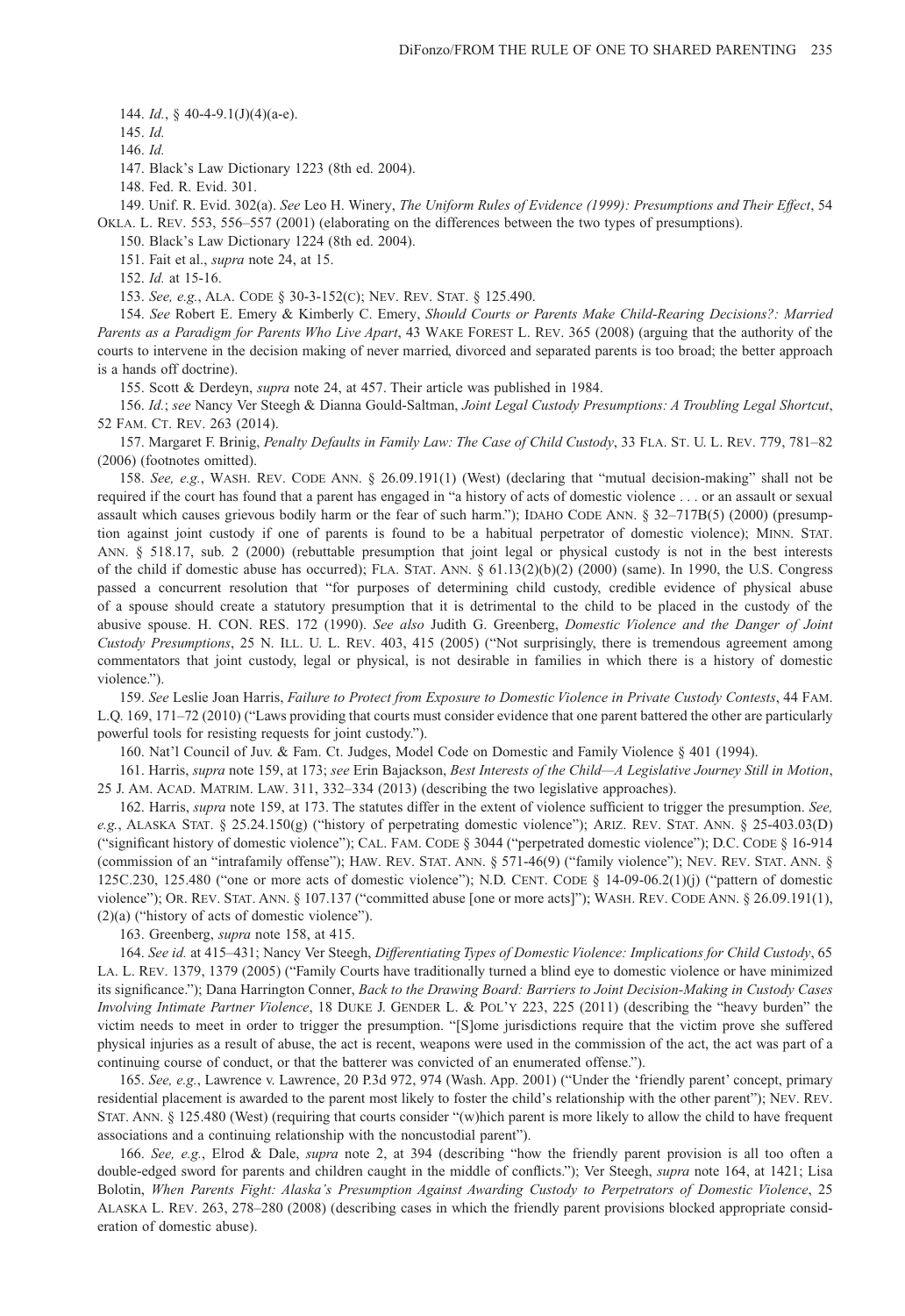167. Ver Steegh, *supra* note 164, at 1421; Bajackson, *supra* note 161, at 336–337 (describing "Batterers Continuing Control Through the Courts").

168. *See, e.g.*, ALASKA STAT. ANN. § 25.24.150 (West) (directing courts to weigh "the willingness and ability of each parent to facilitate and encourage a close and continuing relationship between the other parent and the child, except that the court may not consider this willingness and ability if one parent shows that the other parent has sexually assaulted or engaged in domestic violence against the parent or a child, and that a continuing relationship with the other parent will endanger the health or safety of either the parent or the child . . ."); MINN. STAT. ANN. § 518.17 (West) ("[E]xcept in cases in which a finding of domestic abuse . . . has been made, the disposition of each parent to encourage and permit frequent and continuing contact by the other parent with the child [shall be considered.]")

169. Prof. Barbara Bennett Woodhouse has suggested that the concept of custody itself may be at odds with our modern sensibilities:The law on [child] custody is unique in giving one human being the right to control the body and mind of another, without requiring either the subject person's consent or an individualized finding of lack of capacity. Perhaps this is due to the fact that custody laws have their roots in a social order that established hierarchies of domestic status, treating women, children, and slaves as property of the patriarch. While this society is long gone, children remain the last group subject to legal control based purely on their status. Woodhouse, *Child Custody in the Age of Children's Rights: The Search for a Just and Workable Standard*, 33 FAM. L.Q. 815, 816 (1999).

170. *See* Lawrie Moloney et al., *Evaluating the Work of Australia's Family Relationship Centres: Evidence from the First 5 Years*, 51 FAM. CT. REV. 234, 234 (2013) (describing the reforms).

171. *See AMERICAN LAW INSTITUTE, PRINCIPLES OF THE LAW OF FAMILY DISSOLUTION* (2002), 2.03 (defining a "parenting plan" as "a set of provisions for allocation of custodial responsibility and decision-making responsibility on behalf of a child and for resolution of future disputes between the parents."); Cynthia Lee Starnes, *Lovers, Parents, and Partners: Disentangling Spousal and Co-Parenting Commitments*, 54 ARIZ. L. REV. 197, 224 (2012) (decrying *custodian* and *visitor* as "hierarchical categories that suggest a zero-sum game").

172. OHIO REV. CODE ANN. § 3109.04 (West).

173. *Id*.; *see* § 3109.041 (" 'joint custody' and 'joint care, custody, and control' have the same meaning as 'shared parenting' ").

174. *See* MINN. STAT. ANN. § 518.175 (West) (directing the court to "grant such parenting time on behalf of the child and a parent as will enable the child and the parent to maintain a child to parent relationship that will be in the best interests of the child").

175. COLO. REV. STAT. § 14-10-123.

176. *Id.*, § 14-10-124.

177. *See, e.g.*, WASH. REV. CODE ANN. § 26.09.184(1)(a)-(d). The statute mentions counseling, mediation, and arbitration as among the alternative methods. *Id.*, § 26.09.184(4).

178. In re Marriage of Littlefield, 940 P.2d 1362, 1368 (Wash. 1997); *see also AMERICAN LAW INSTITUTE, PRINCIPLES OF THE LAW OF FAMILY DISSOLUTION* § 2.05 Parenting Plan: Proposed, Temporary, and Final, Comment b. (2002) ("Parenting plans are used increasingly both to encourage parents to plan for their children at divorce and to enable settlement of postdivorce disputes without the necessity of returning to court;" ANDREW I. SCHEPARD, *CHILDREN, COURTS, AND CUSTODY: INTERDISCIPLINARY MODELS FOR DIVORCING FAMILIES* 45–49 (2004) (discussing parenting plans and joint custody).

179. Nancy Ver Steegh, *Family Court Reform and ADR: Shifting Values And Expectations Transform The Divorce Process*, 42 FAM. L.Q. 659 (2008). Within the last decade, several alternative dispute resolution (ADR) approaches have emerged to assist in the resolution of child custody disputes. *See* Daniel B. Pickar & Jeffrey J. Kahn, *Settlement-Focused Parenting Plan Consultations: An Evaluative Mediation Alternative To Child Custody Evaluations*, 49 FAM. CT. REV. 59, 59–60 (2011) (discussing collaborative divorce, parenting coordination, impasse-directed mediation for high-conflict divorces, early neutral evaluation, mediation-arbitration, and meditative evaluations). Without a cooperative problem-solving approach, "[p]arents involved in litigation move from being the decision-makers in matters pertaining to their children, to risking the disempowerment that can occur when a third party decides their children's future.") *Id.* at 59.

180. Peter Salem, *The Emergence of Triage in Family Court Services: The Beginning of the End for Mandatory Mediation?*, 47 FAM. CT. REV. 371, 371 (2009); *see generally* J. Herbie DiFonzo, *From Dispute Resolution to Peacemaking: A Review of Collaborative Divorce Handbook: Helping Families without Going to Court by Forrest S. Mosten*, 44 FAM. L.Q. 95 (2010); John Lande & Gregg Herman, *Fitting the Forum to the Fuss: Choosing Mediation, Collaborative Law, or Cooperative Law for Negotiating Divorce Cases*, 42 FAM. CT. REV. 280 (2005). Minimizing "the child's exposure to harmful parental conflict" is another parenting plan objective, as is commitment to a dispute resolution process "other than court action." WASH. REV. CODE ANN. § 26.09.184(1)(e) & (4). Allocating decision-making authority and incorporating residential provisions for the child are also critical. WASH. REV. CODE ANN. § 26.09.184(5) & (6).

181. Francis J. Catania, Jr., *Learning from the Process of Decision: The Parenting Plan*, 2001 BYU L. REV. 857, 870.

182. *See* ELROD, *supra* note 22, at § 5:10 n.1 (listing statutes from Colorado, District of Columbia, Florida, Illinois, Kansas, Missouri, Montana, Nebraska, New Mexico, Oregon, Tennessee, Utah, Washington, and West Virginia). *See* Trubetzkoy v. Trubetzkoy, 205 P.3d 891 (Utah App. 2009) (reversing the trial court's joint legal custody order because neither parent had filed a parenting plan as required by statute).

183. *See* ELROD, *supra* note 22, at § 5:10 n.2.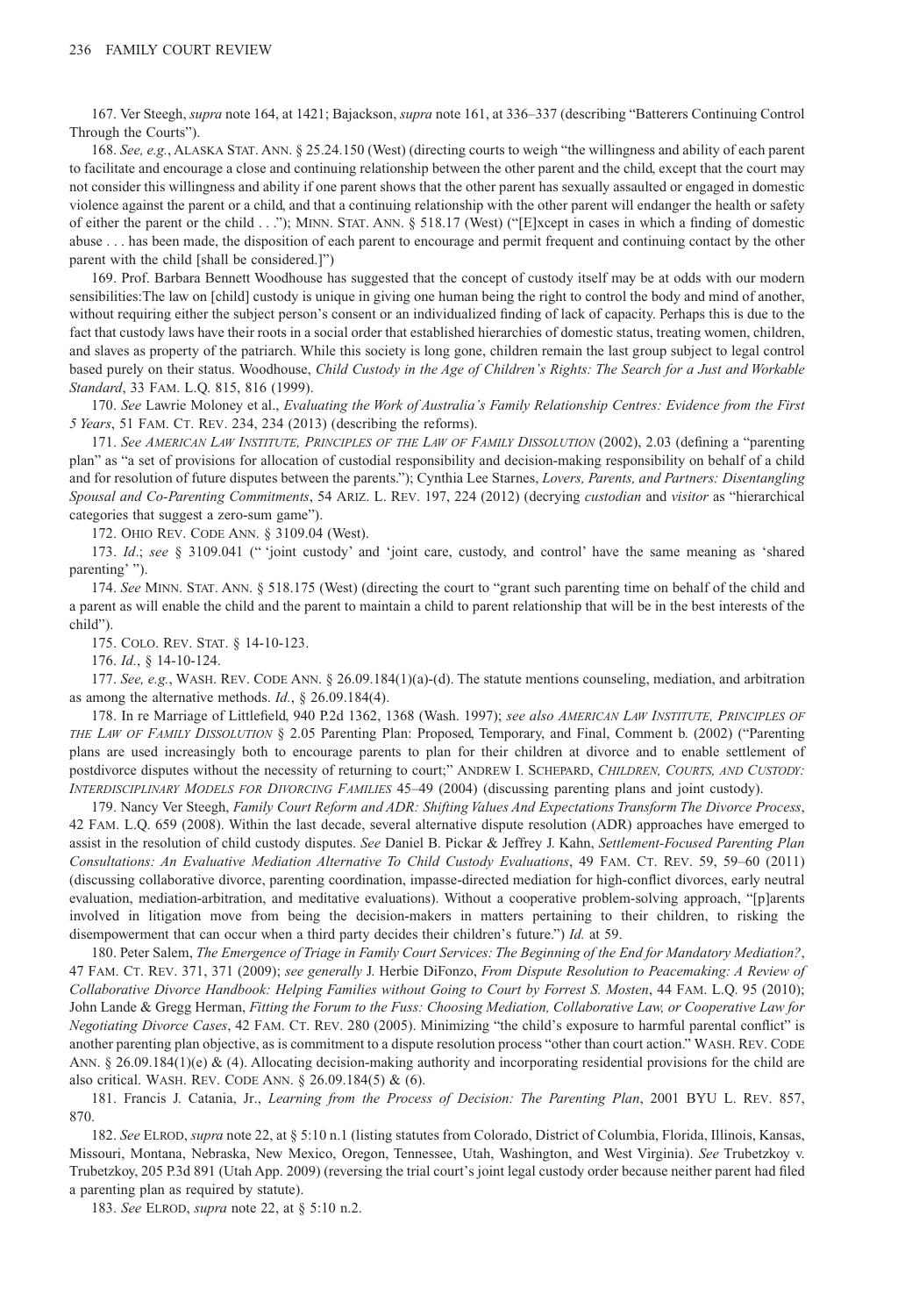184. FLORIDA STAT. § 61.125(1). In Florida, the parenting coordinator has a variety of duties, including "assist[ing] the parents in creating or implementing a parenting plan by facilitating the resolution of disputes between the parents by providing education, making recommendations, and, with the prior approval of the parents and the court, making limited decisions within the scope of the court's order of referral. *Id.*

185. ARIZ. REV. STAT. § 25-403.02(C). In similar fashion, a Florida statute sets out the minimum standards required for a court-approved parenting plan: A parenting plan [must] describe in adequate detail how the parents will share and be responsible for the daily tasks associated with the upbringing of the child; the time-sharing schedule arrangements that specify the time that the minor child will spend with each parent; a designation of who will be responsible for any and all forms of health care, school-related matters including the address to be used for school-boundary determination and registration, and other activities; and the methods and technologies that the parents will use to communicate with the child. FLORIDA STAT. § 61.13(2)(b).

186. *See, e.g.*, GA. CODE § 19-9-1; MINN. STAT. 518.1705; OR. REV. STAT. ANN. § 107.102; UTAH CODE ANN. § 30-3-10.7. The purposes of the Minnesota Legislature in enacting the parenting plan statute included reducing the number of costly legal conflicts over custody and visitation, decreasing the emotional harm resulting from this type of litigation, enhancing future parental relations, and maximizing both parents' continued involvement in raising their children. Peter V. Rother, *Balancing Custody Issues: Minnesota's New Parenting Plan Statute*, 57-DEC BENCH & B. MINN. 27, 27 (2000).

187. In re Marriage of Littlefield, *supra* note 178 at 1367 (citing statutes).

188. *See generally* Salem, *supra* note 180; John Lande, *The Revolution in Family Law Dispute Resolution*, 24 J. AM. ACAD. MATRIM. LAW. 411 (2012). New Zealand's statute is intended "to encourage parents . . . to agree to their own arrangements for the child's care, development, and upbringing." *Care of Children Act* 2004, Sec. 39, at http://www.legislation.govt.nz/act/ public/2004/0090/latest/DLM317473.html.

189. *See, e.g.*, *Divorce Act* [Canada] (R.S.C., 1985, c. 3 (2nd Supp.)) ("In making an order under this section, the court shall take into consideration only the best interests of the child of the marriage as determined by reference to the condition, means, needs and other circumstances of the child."); CAL. FAM. CODE § 3020 ("The Legislature finds and declares that it is the public policy of this state to assure that the health, safety, and welfare of children shall be the court's primary concern in determining the best interest of children when making any orders regarding the physical or legal custody or visitation of children."); O'Brien v. O'Brien, 704 So. 2d 933, 935 (La. App. 1997) ("Each child custody case must be viewed in light of its unique facts and circumstances with the principal goal of reaching a decision that embodies the best interest of the child.").Many states have enacted a fairly comprehensive set of statutory factors comprising the best interests test. *See, e.g.*, LA. C. C. ART. 134 (setting out 12 factors for the court to consider in determining the best interests of the child); ARIZ. REV. STAT. ANN. § 25-401 (listing 11 factors); IND. CODE ANN. § 31-14-13-2 (listing eight factors). In some states, case law has substantially expanded the general directions provided by the legislature. For instance, the relevant South Dakota statute commands only consideration of the child's "temporal and mental and moral welfare." *S.D. CODIFIED LAWS* § 25-4-45. The state supreme court fleshed out those six words into a substantial listing of six multi-faceted factors. Fuerstenberg v. Fuerstenberg, 591 N.W.2d 798, 807 (S.D. 1999).

190. *See, e.g.*, MO. ANN. STAT. § 452.375(4) (noting "the public policy of this state that frequent, continuing and meaningful contact with both parents after the parents have separated or dissolved their marriage is in the best interest of the child . . . and that it is the public policy of this state to encourage parents to participate in decisions affecting the health, education and welfare of their children. . . ."); FLA. STAT. ANN.  $\S$  61.13 ("It is the public policy of this state that each minor child has frequent and continuing contact with both parents after the parents separate or the marriage of the parties is dissolved and to encourage parents to share the rights and responsibilities, and joys, of childrearing."); TEX. FAM. CODE ANN. § 153.001 (declaring that the "public policy of this state" consists of "assur[ing] that children will have frequent and continuing contact with parents who have shown the ability to act in the best interest of the child; [] provid[ing] a safe, stable, and nonviolent environment for the child; and [] encourag[ing] parents to share in the rights and duties of raising their child after the parents have separated or dissolved their marriage"); 750 ILL. COMP. STAT. ANN. 5/602 (West) ("Unless the court finds the occurrence of ongoing abuse . . . , the court shall presume that the maximum involvement and cooperation of both parents regarding the physical, mental, moral, and emotional well-being of their child is in the best interest of the child."). In Australia, there have also been significant legislative reforms to encourage shared parenting, through the Family Law Amendment (Shared Parental Responsibility) Act 2006. One of the objectives of the Family Law Act, as amended by that legislation, is to ensure that "children have the benefit of both of their parents having a meaningful involvement in their lives, to the maximum extent consistent with the best interests of the child."

191. *See* N.M. STAT. ANN. § 40-4-9.1 ("In any case in which the parents agree to a form of custody, the court should award custody consistent with the agreement unless the court determines that such agreement is not in the best interests of the child"); *see also* MO. ANN. STAT. § 452.375(4) (charging the court to "determine the custody arrangement which will best assure both parents participate in such decisions and have frequent, continuing and meaningful contact with their children so long as it is in the best interests of the child."); ARIZ. REV. STAT. ANN. § 25-403.02 (same).

192. CAL. FAM. CODE § 3020. *See id.* at § 3011 (noting that any history of child abuse or domestic violence by a parent is a factor to be considered in determining the best interests of the child). Some states have enacted a statutory presumption against awarding legal or physical custody to a parent found to have perpetrated domestic violence. *See, e.g.*, GA. CODE § 19-9-1; MINN. STAT. § 518.1705; *S.D. CODIFIED LAWS* § 25-4-45.5; and UTAH STAT. § 30-3-10.7.

193. *See, e.g.*, CAL. FAM. CODE § 3040 (stating that the court "shall not prefer a parent as custodian because of that parent's sex"); N.M. STAT. ANN. § 40-4-9.1 (directing the court not to "prefer one parent as a custodian solely because of gender");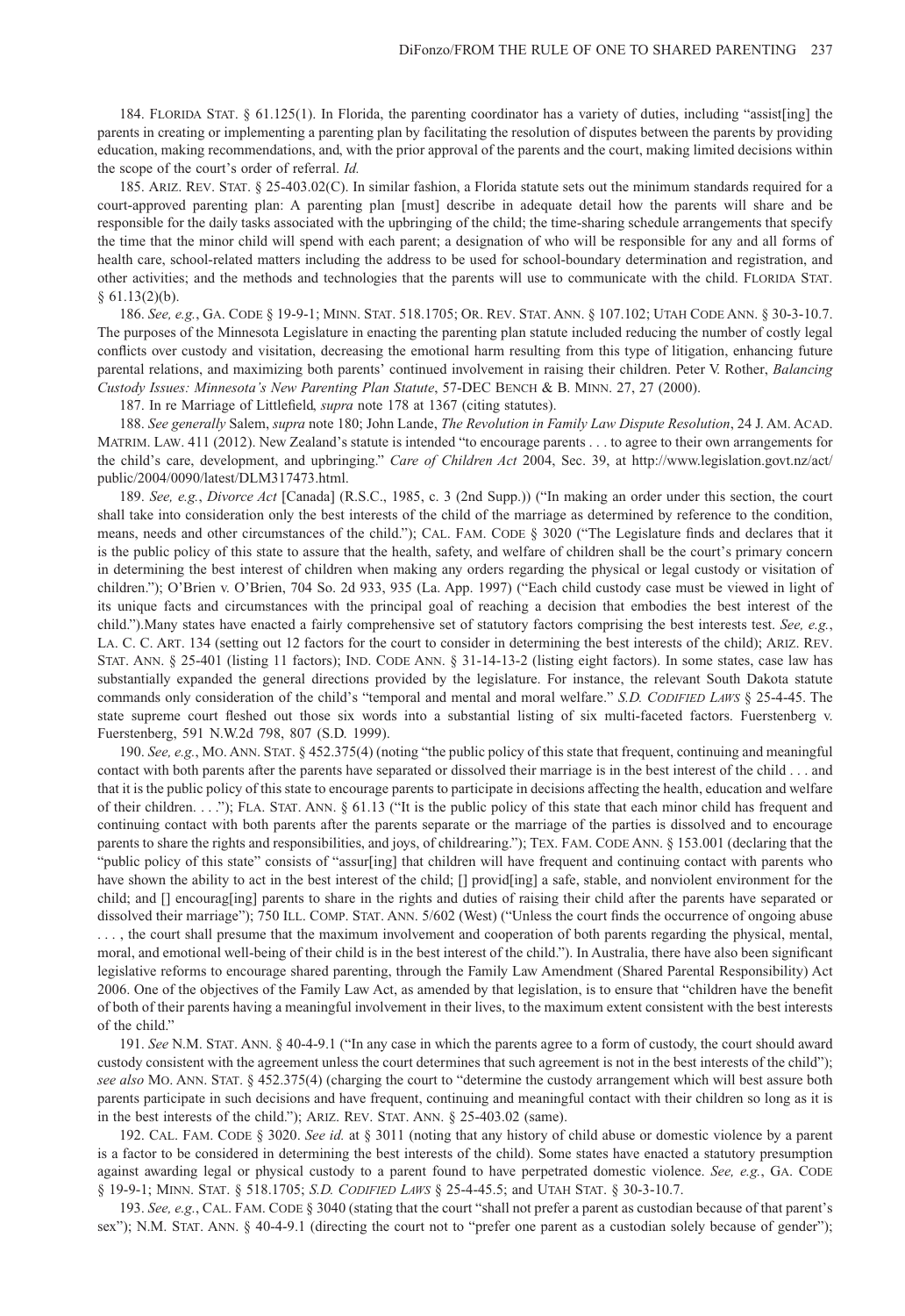Ministry of Justice [New Zealand], *Responsibilities for Children Especially When Parents Part, Discussion Paper Aug. 2000, What is the Current Law*, at http://www.justice.govt.nz/publications/publications-archived/200 (New Zealand law provides no presumption in favor of one parent over another, nor is the sex of either parent relevant to custody).

194. *See* WASH. REV. CODE ANN. § 26.09.184 (encouraging parents to meet their responsibilities to their minor children "through agreements in the permanent parenting plan, rather than by relying on judicial intervention . . ."); MO. ANN. STAT. § 452.375(4) ("[I]t is the public policy of this state to encourage parents . . . to resolve disputes involving their children amicably through alternative dispute resolution"). The Family Court of New Zealand law advises that parenting agreements are "the best option" for custody cases. Family Court of New Zealand, *Parenting Agreements*, at http://www.justice.govt.nz/courts/family -court/what-family-court-does/care-of-children/parenting-agreements. Similarly, Australian law encourages parents "to take responsibility for their parenting arrangements and for resolving parental conflict; and . . . to use the legal system as a last resort." *Family Law Act* 1975 [Australia], Sec. 63B, at http://www.austlii.edu.au/au/legis/cth/consol\_act/fla1975114/s63b.html.

195. *See* FLA. STAT. ANN. § 61.13 (specifying minimum detail required in parenting plan); 750 ILL. COMP. STAT. ANN. 5/602.1 (same); Family Law Act 1975 [Austr'l], Sec. 63C, at http://www.austlii.edu.au/au/legis/cth/consol\_act/fla1975114/ s63c.html (providing options for inclusion in a parenting plan). Parenting plans should both "optimize the development of a close and continuing relationship between each parent and the child" (TEX. FAM. CODE ANN. § 153.601) and minimize "the child's exposure to harmful parental conflict." (WASH. REV. CODE STAT. § 26.09.184(1)(e) & (4)). Cross-notification and prior consultation are stressed in Maine's statute: "Parents who share parental rights and responsibilities shall keep one another informed of any major changes affecting the child's welfare and shall consult in advance to the extent practicable on decisions related to the child's welfare." ME. REV. STAT., tit.19-A M.R.S.A. § 1501. Note that parents are often required to draft a parenting plan. If they cannot agree on one parenting plan then each must submit a separate plan. *See* ARIZ. REV. STAT. ANN. § 25-403.02.

196. *See, e.g.*, WASH. REV. CODE § 26.09.184 (specifying that a parenting plan is intended to provide each parent's authority and responsibility for the child's physical and emotional well-being, at the time of implementation and as the child ages and matures); *Family Law Act* 1975 [Australia], Sec. 63C, at http://www.austlii.edu.au/au/legis/cth/consol\_act/ fla1975114/s63c.html (noting that a parenting plan may include "the process to be used for changing the plan to take account of the changing needs or circumstances of the child or the parties to the plan").

197. *See, e.g.*, CONN. GEN. STAT. § 46b-56a(d)(3) (noting that parenting plans must include "provisions for the resolution of future disputes between the parents, including, where appropriate, the involvement of a mental health professional or other parties to assist the parents in reaching a developmentally appropriate resolution to such disputes."); ARIZ. REV. STAT. ANN. § 25-403.02 (itemizing eight categories of provisions to be included in all parenting plans); WASH. REV. CODE § 26.09.184(4) (including counseling, mediation, and arbitration as among the alternative methods for dispute resolution).

198. *See* ARIZ. REV. STAT. ANN. § 25-401 (Joint legal decision-making means that "both parents share decision-making and neither parent's rights or responsibilities are superior except with respect to specified decisions as set forth by the court or the parents in the final judgment or order"); CAL. FAM. CODE § 3003 (Joint legal custody "means that both parents shall share the right and the responsibility to make the decisions relating to the health, education, and welfare of a child."); UTAH CODE ANN. § 30-3-10.1 (joint legal custody "means the sharing of the rights, privileges, duties, and powers of a parent by both parents, where specified"). A judge may "designate one parent to have sole authority to make specific, identified decisions while both parents retain equal rights and responsibilities for all other decisions." S.C. CODE ANN. § 63-15-210.

199. *See* MINN. STAT. § 518.175(1)(e) (providing a "rebuttable presumption that a parent is entitled to receive at least 25 percent of the parenting time for the child"); MO. ANN. STAT. § 452.375(1)(3) (defining joint physical custody as "an order awarding each of the parents significant, but not necessarily equal, periods of time during which a child resides with or is under the care and supervision of each of the parents. Joint physical custody shall be shared by the parents in such a way as to assure the child of frequent, continuing and meaningful contact with both parents . . ."); UTAH CODE ANN. § 30-3-10.1 (defining joint physical custody to mean that "the child stays with each parent overnight for more than 30% of the year").Note that decision-making and parenting time are separate concepts. *See* ARIZ. REV. STAT. ANN. § 25-403.02 ("[s]hared legal decision-making does not necessarily mean equal parenting time"); UTAH CODE ANN. § 30-3-10.1 (joint legal custody "is not based on awarding equal or nearly equal periods of physical custody of and access to the child to each of the parents, as the best interest of the child often requires that a primary physical residence for the child be designated"). But note also that "[a] parent who is not granted sole or joint legal decision-making is entitled to reasonable parenting time to ensure that the minor child has substantial, frequent, meaningful and continuing contact with the parent unless the court finds, after a hearing, that parenting time would endanger the child's physical, mental, moral or emotional health. ARIZ. REV. STAT. ANN. § 25-403.01.

200. *See* UTAH CODE ANN. § 30-3-10 (setting out joint legal custody presumption). Australian law encourages parents to take responsibility for their parenting arrangements and to use the legal system as a last resort for resolving disputes; *Family Law Act* 1975 (Australia), Sec. 61DA, at http://www.austlii.edu.au/au/legis/cth/consol\_act/fla1975114/s61da.html ("When making a parenting order in relation to a child, the court must apply a presumption that it is in the best interests of the child for the child's parents to have equal shared parental responsibility for the child.").

201. Adapted from UTAH CODE ANN. § 30-3-10 (joint legal custody presumption); *see also Family Law Act* 1975 [Australia], Sec. 61DA ("When making a parenting order in relation to a child, the court must apply a presumption that it is in the best interests of the child for the child's parents to have equal shared parental responsibility for the child.").

202. Adapted from CAL. FAM. CODE § 3040 and MO. ANN. STAT. § 452.375 (setting out order of preference in custody determination).